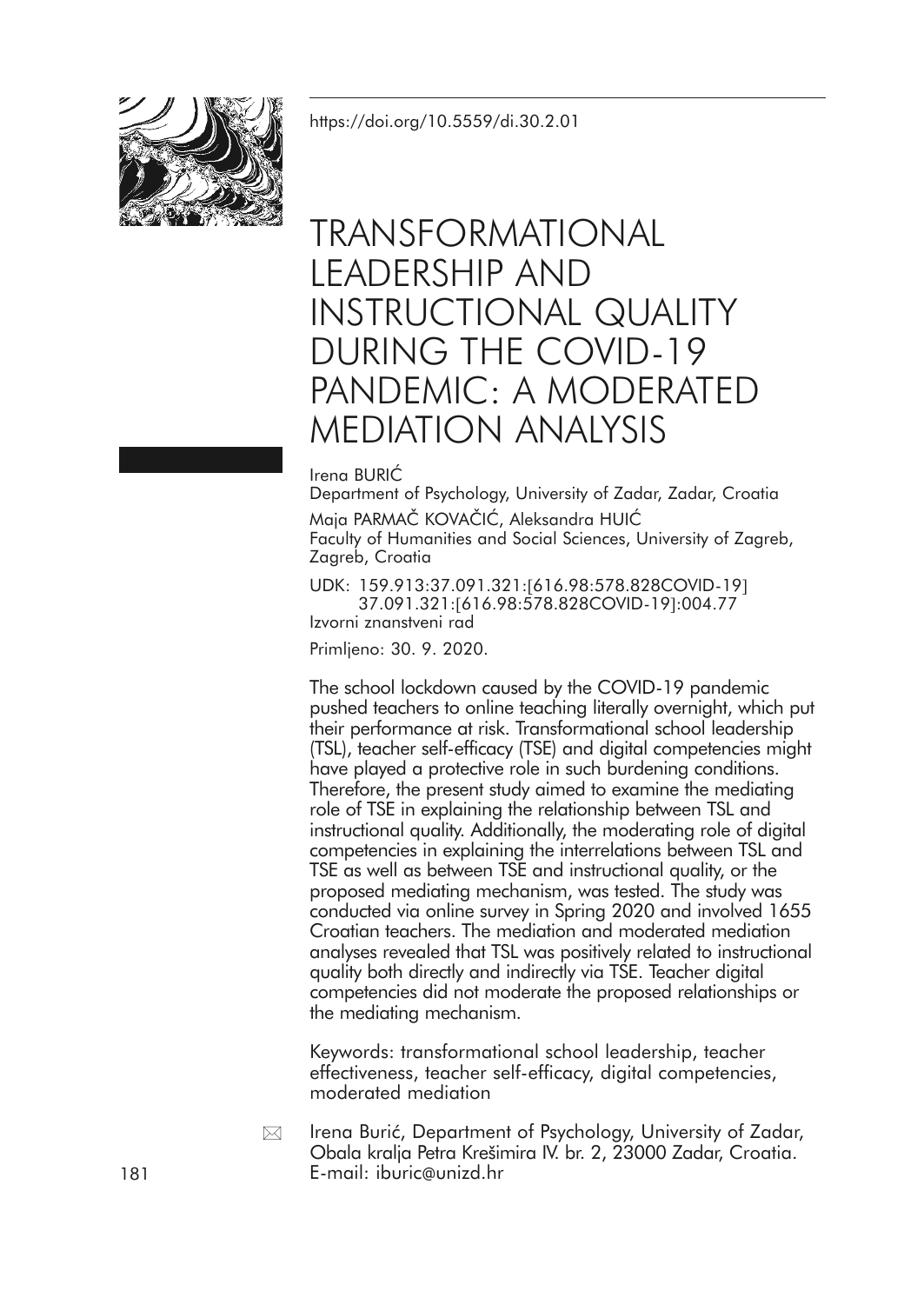# **INTRODUCTION**

In March 2020, shortly after the World Health Organization characterized the COVID-19 outbreak as pandemic, Croatian schools were shut down and thousands of teachers and students were tossed into distant teaching and learning overnight. The majority of them had no prior experience in any kind of online schooling, which had put an enormous challenge in front of all the actors involved in education – students, their parents, school administration, and teachers. Such an abrupt and major change in the ways of delivering instruction could have threatened their professional well-being and their effectiveness. To preserve their job performance and to ensure high-quality instruction, teachers needed to rely on their own skills and confidence. In addition, school principals and their leadership style became even more important for optimal school functioning during these demanding and uncertain times.

In contemporary school settings, transformational school leadership (TSL) is the most appropriate leadership style since it promotes overall school performance (Anderson, 2017). TSL can foster teaching quality both directly and indirectly by building teacher self-efficacy (TSE), that is, a belief in capabilities to teach a subject matter and to engage all students in learning (Tschannen-Moran & Woolfolk Hoy, 2001). Indeed, studies show that TSE is positively related to TSL (e.g., Gkolia et al., 2018; Li & Liu, 2020) and to teacher effectiveness (Klassen & Tze, 2014), therefore, suggesting that TSE could have a central role in explaining the relationship between TSL and instructional quality. In addition, since all teaching activities had to be transferred to online platforms, possessing a sufficient quantity of digital skills became another important factor that could have helped teachers to successfully adopt online teaching without experiencing a drop in performance.

The association between transformational leadership and job performance is an empirically established fact (e.g., Fuller et al., 1996; Judge & Piccolo, 2004). However, the underlying mediational mechanism (i.e., how transformational leadership explains job performance) and moderating mechanism (i.e., when this mediating mechanism is the strongest) have been rarely explored among teachers and especially not in times of global crisis such as the COVID-19 pandemic. Therefore, the aim of the present research was to examine the role of TSE (as a possible mediator) and digital competencies (as a possible moderator) in explaining the relationship between TSL and teachers' instructional quality in virtual classrooms during the pandemic. Uncovering the underlying mechanisms that may explain the complex relationship between TSL and teachers' 182 performance is an important and under-investigated topic even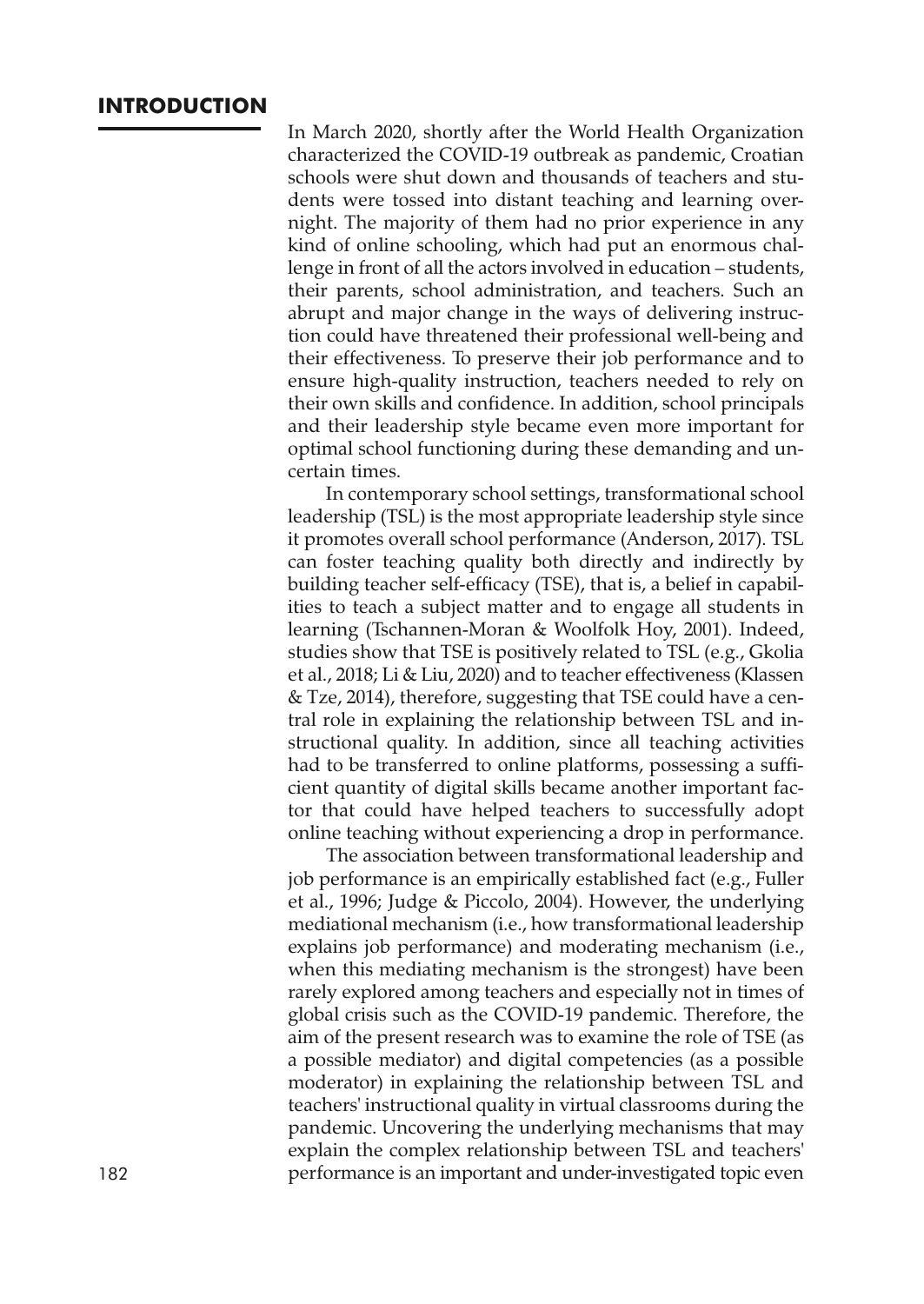in regular circumstances but especially in times of a worldwide crisis caused by the pandemic that have reached all spheres of society, including education.

# **Transformational School Leadership and Instructional Quality**

Teachers differ in their capabilities to produce a positive impact on students' learning and academic achievement, that is, they vary in their performance or effectiveness (Gordon et al., 2006). One of the most widely used models of effective teaching is the Three Basic Dimensions Framework (Praetorius et al., 2018), according to which key elements of high quality teaching are classroom management, cognitive activation, and supportive climate. Classroom management implies a well-structured learning environment with low level of interruptions and efficient use of time; cognitive activation refers to providing challenging tasks and activities that stimulate higher order thinking processes; and supportive climate implies a positive approach to students, constructive feedback and caring teacher behavior (Fauth et al., 2014; Praetorius et al., 2018).

The Three Basic Dimensions Framework (Praetorius et al., 2018) was developed to describe instructional quality in classical classrooms. However, all three dimensions of instructional quality can be adapted to virtual classrooms as well. For example, classroom management in virtual settings may imply teachers' skills to keep their students focused and devoted to the task by efficiently organizing their learning schedule and ensuring that students follow established virtual classroom rules. Cognitive activation can be accomplished by offering students cognitively challenging tasks or engaging them in stimulating online discussions, while virtual classroom support could be ensured by prompt responding to students' emails and questions and by helping them to overcome possible technical and organizational difficulties that may obstruct their learning progress.

TSL was recognized as the leadership style that enhances overall school organizational performance (Anderson, 2017). In general, "transformational leadership is the process by which a leader fosters group or organizational performance beyond expectation by virtue of the strong emotional attachment with his or her followers combined with the collective commitment to a higher moral cause" (Díaz-Sáenz, 2011, p. 299). Transformational leaders motivate followers not only to fulfil their expectations, but also to perform beyond what is expected from them by making them more aware of the importance of task outcomes and inducing them to transcend their own self-interest for the sake of the team or organization (Yukl, 2013). 183 In addition, such leaders help followers to develop their own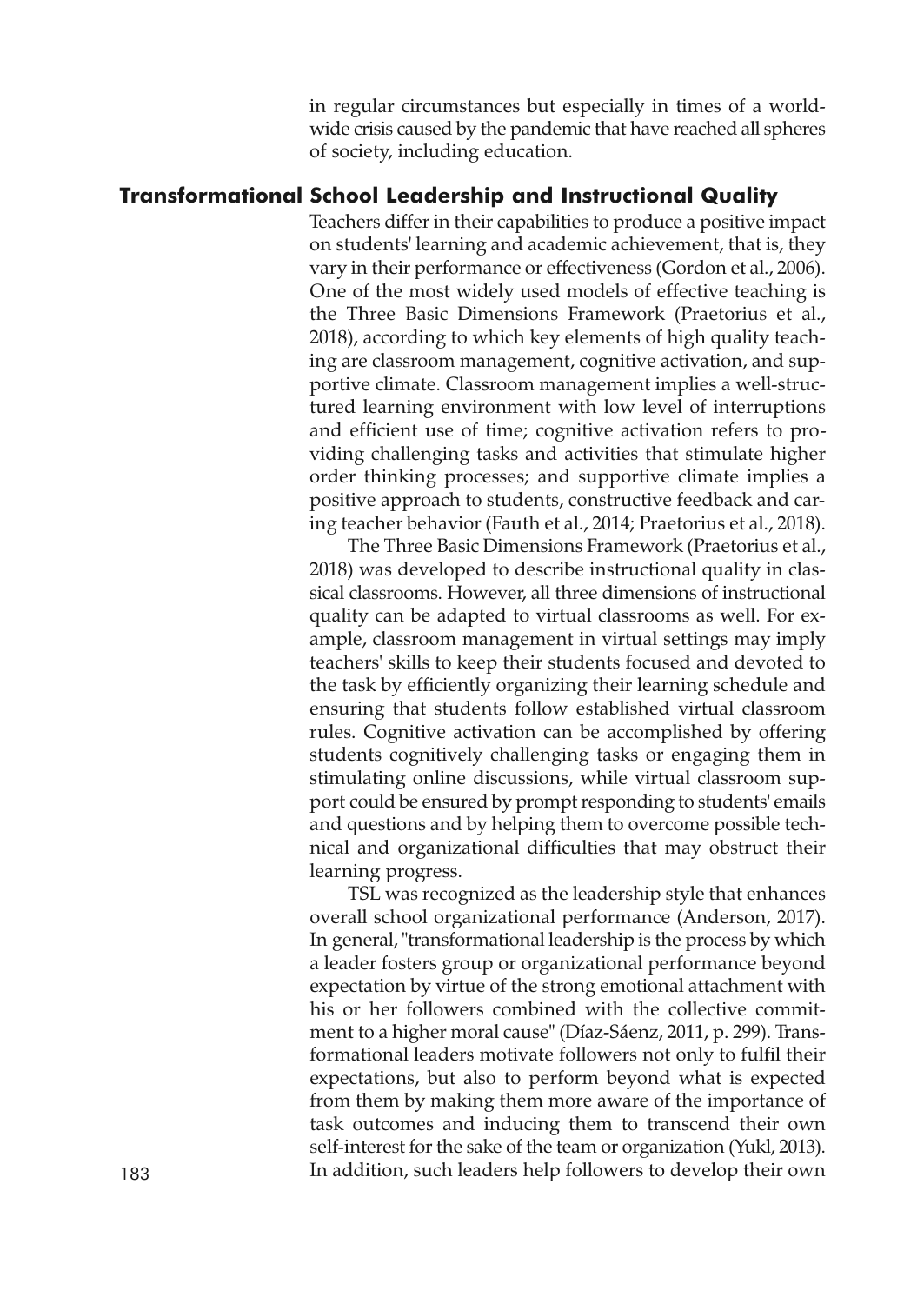BURIĆ, I. ET AL.: TRANSFORMATIONAL... leadership potential by empowering them and paying attention to their individual needs and personal development (Bass & Riggio, 2006; Yukl, 2013). All these behaviors result in having followers that are more committed and satisfied than followers of any other type of leaders (Bass & Riggio, 2006).

One of the most often-studied outcomes of transformational leadership is job performance. Research has unequivocally shown that transformational leadership behaviors are strongly and consistently associated to high employee performance (e.g., Fuller et al., 1996; Judge & Piccolo, 2004). Transformational leaders provide constructive feedback to their employees, convince them to exhibit an extra effort, and encourage them to think creatively about complex problems. Because of these behaviors, employees tend to be more committed and to behave in ways that facilitate high levels of task performance (Piccolo & Colquitt, 2006).

Previous studies showed that TSL is positively related to teacher commitment (e.g., Li & Liu, 2020; Thomas et al., 2018), classroom practices (Leithwood & Jantzi, 1999; Leithwood & Mascall, 2008; Thoonen et al., 2011), and to students' academic success (Sun & Leithwood, 2012). However, even though these findings suggest that TSL might be an important factor in shaping teacher effectiveness, research in this field is still scant. Specifically, to the best of our knowledge, empirical evidence on the relationship between TSL and the three dimensions of instructional quality is most likely nonexistent. Nonetheless, based on the abundance of research about positive effects of transformational leadership on job performance in the field of work and organizational psychology (e.g., Fuller et al., 1996; Judge & Piccolo, 2004; Keller, 2006) or in the more general field of teacher effectiveness (e.g., Thoonen et al., 2011; Sun & Leithwood, 2012), it can be expected that TSL would have beneficial effects on the three dimensions of instructional quality as well.

# **The Mediating Role of Teacher Self-Efficacy**

One of the primary motivational mechanisms through which transformational leaders influence their followers is the enhancement of their self-efficacy (House & Shamir, 1993). According to the social-cognitive theory (Bandura, 1997), self-efficacy beliefs are formed based on four groups of experiences: mastery experience or prior performance, vicarious experience or observing others performing successfully, verbal persuasion, and emotions or physiological experiences of stress and anxiety. It appears that transformational leadership behaviors parallel the main determinants of self-efficacy, such as role-mod-184 elling, verbal/social persuasion, and psychological arousal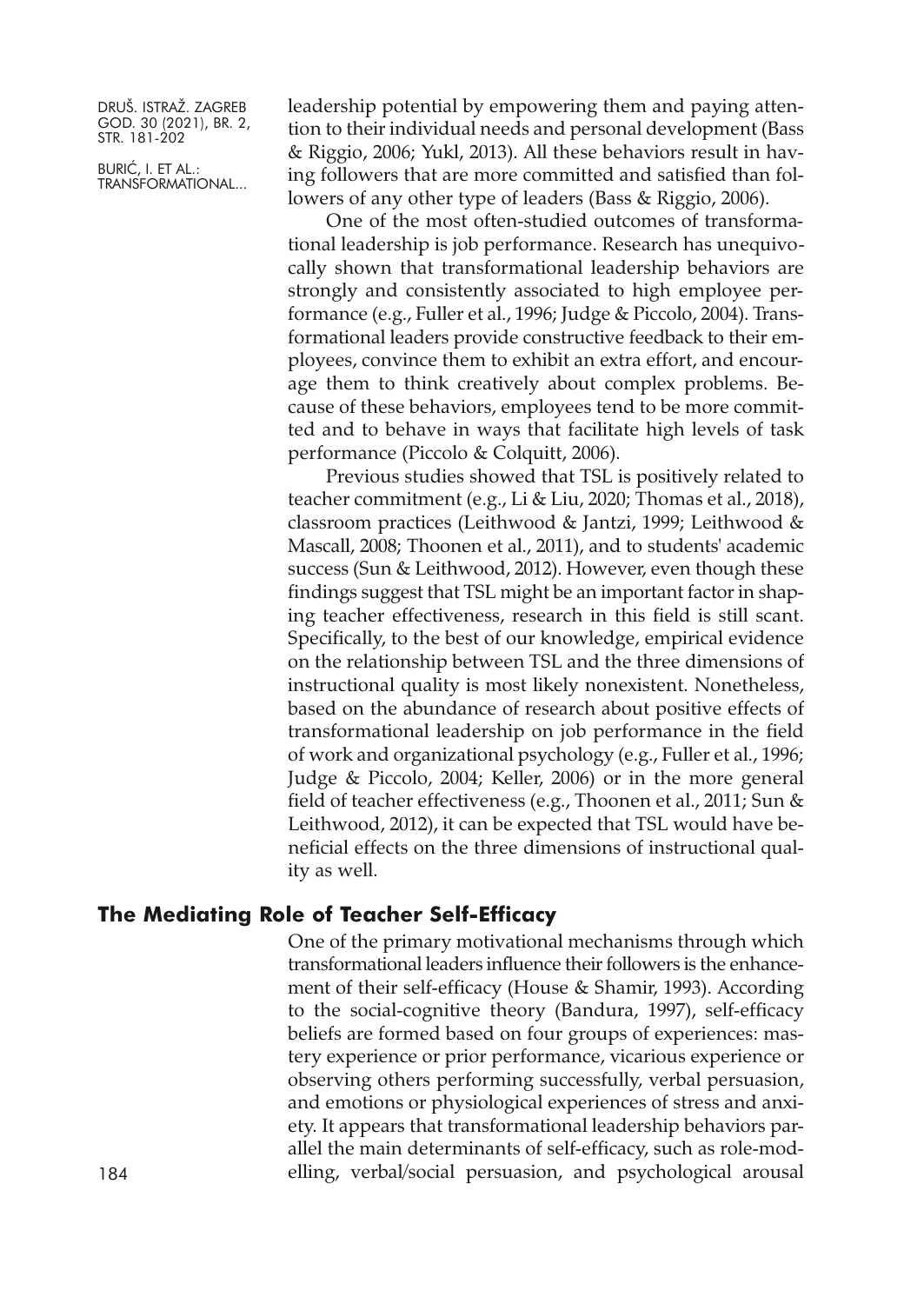BURIĆ, I. ET AL.: TRANSFORMATIONAL... (Pillai & Williams, 2004). For example, Podsakoff et al. (1990) suggested that transformational leaders influence followers by role-modelling the appropriate behaviors. Followers identify with role models who are then perceived in a positive light, and this serves to empower them to achieve the leader's vision through the development of self-efficacy (Kirkpatrick & Locke, 1996; Yukl, 2013).

Numerous studies have confirmed the positive relationship between transformational leadership and self-efficacy among employees from various organizations (e.g., Caillier, 2014; Liu et al., 2010; Nielsen & Munir 2009; Pillai & Williams, 2004). Similar findings were found in the educational context as well – TSL was related to both individual TSE (Demir, 2008; Nir & Kranot, 2006) and collective self-efficacy (Demir, 2008; Ninković & Knežević Florić, 2018). Therefore, it can be expected that TSL will be positively related to TSE during the exceptional circumstances caused by the lockdown as well.

In turn, self-efficacy is considered as an important predictor of one's job performance. People with greater self-efficacy exhibit better job performance since they are more persistent, work harder, and are less prone to stress (e.g., Bandura, 1997; Judge et al., 2007). Similarly, teachers with higher TSE deliver instruction of greater quality, and have students who are more motivated and perform better (Klassen & Tze, 2014; Midgley et al., 1989; Tschannen-Moran et al., 1998). Moreover, studies showed that TSE is positively related to efficient classroom management (Burić & Kim, 2020; Guo et al., 2012), cognitive activation (e.g., Burić & Kim, 2020; Schiefele & Schaffner, 2015), and providing supportive classroom environment (e.g., Burić & Kim, 2020; Künsting et al., 2016). Considering both the conceptual and empirical salience of TSE in explaining teacher performance (see Zee & Koomen, 2016 for review), we expected that TSE would be positively related to all three dimensions of instructional quality, that is, to classroom management, cognitive activation, and supportive climate. However, it should be noted that longitudinal empirical evidence revealed the reverse pattern in which instructional quality was an antecedent of TSE (Holzberger et al., 2013), indicating that TSE and instructional quality could be reciprocally related.

In sum, theoretical considerations and available research clearly indicate that in regular times, TSL could foster both TSE and instructional quality and that TSE is an important determinant of high instructional quality. Consequently, TSE could have a mediating role in explaining the relationship between TSL and the three dimensions of instructional quality. Indeed, empirical evidence supports the mediating role of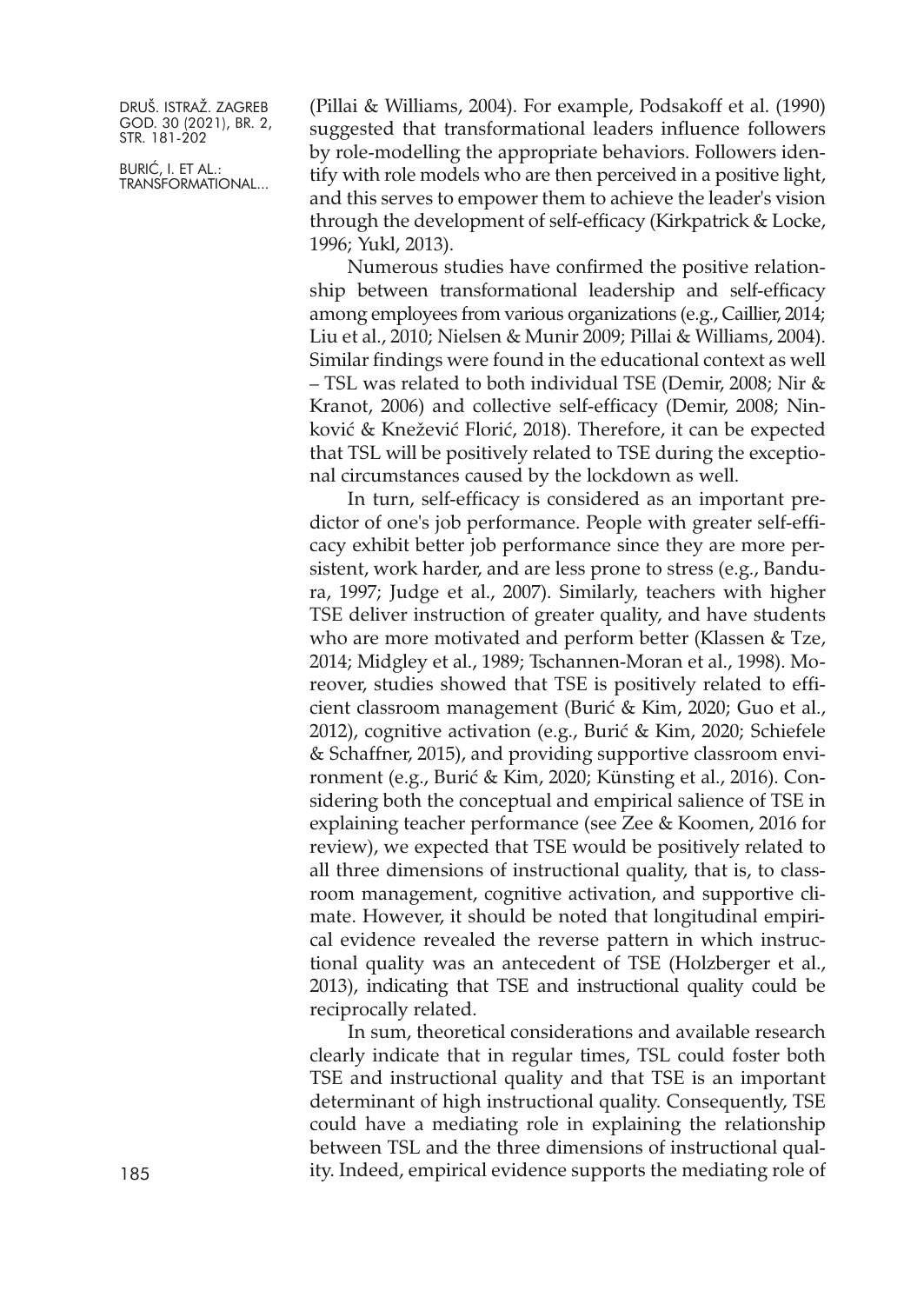BURIĆ, I. ET AL.: TRANSFORMATIONAL... self-efficacy in explaining the relationship between transformational leadership and job performance (e.g., Gong et al., 2009; Salanova et al., 2011). It should be noted that the positive direct effects of TSL on instructional quality and indirect effects of TSL on instructional quality through TSE could have been even more pronounced in the context of the abrupt and major shift in ways of delivering instruction due to the pandemic.

## **Teacher Digital Competencies**

Switching to distance teaching and learning caused by the COVID-19 pandemic meant teachers had to massively start to rely on information and communications technologies (ICT) to achieve learning outcomes. In order to successfully integrate ICT into teaching, to involve students in active online learning and to manage their online classrooms successfully, they needed to be competent in the use of ICT. Prior to the lockdown, Croatian teachers mostly used ICT tools for administrative tasks and lesson preparation, and only rarely for online teaching (Mohorić et al., 2020). In addition, the level of their digital competencies was mostly low to average (Pahljina-Reinić et al., 2020). Even in regular circumstances, when making the transition from face-to-face to online teaching, teachers tend to report high levels of frustration and doubt but recognize the importance of being digitally competent for successful teaching (Tschida et al., 2016).

Teachers' digital competencies might have been crucial for maintaining satisfactory levels of instructional quality during the lockdown. For example, previous research showed that mastery over ICT tools and knowledge about integrating these tools into teaching contribute to higher ICT use in classrooms (European Commission, 2013, 2019; Voogt et al., 2013). Moreover, teachers' digital skills were found to be related to higher levels of TSE (Elstad & Christophersen, 2017), which is particularly important in the working conditions characterized by high levels of stress and uncertainty related to the pandemic. Indeed, available data suggests that teachers' digital competencies seemed to be instrumental in successful adaptation to remote teaching during the COVID-19 pandemic (König et al., 2020). Therefore, we expected that teachers with more developed digital competencies would show better adjustment in the online teaching context, that is, their digital competencies would be related to greater TSE and instructional quality.

Moreover, the level of their digital competencies could change the strength of the proposed relationships between TSL, 186 TSE, and instructional quality. More specifically, for teachers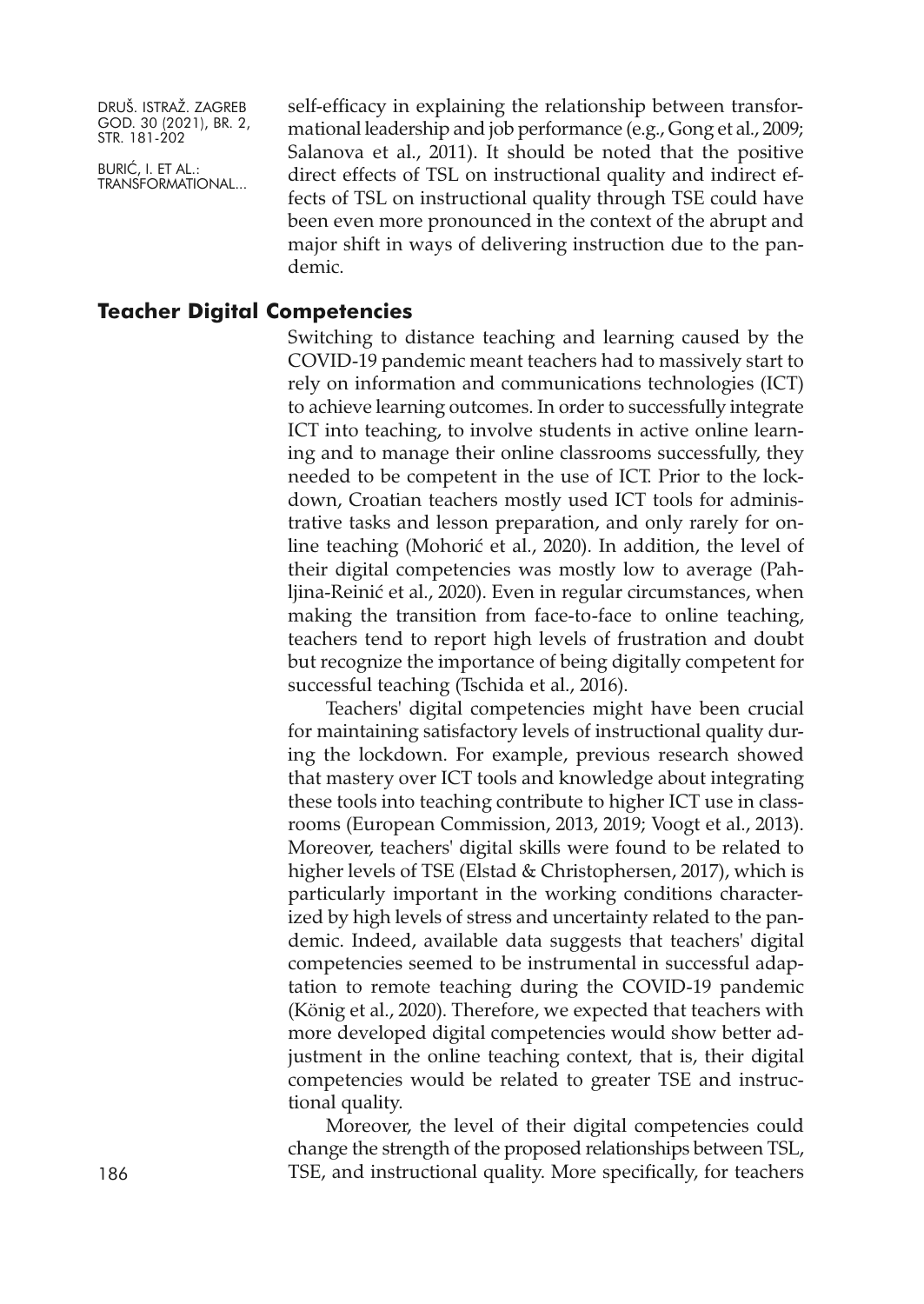BURIĆ, I. ET AL.: TRANSFORMATIONAL... with low levels of digital competencies, having school principals who are better transformational leaders might be more important in preserving their TSE or instructional quality since they would need greater support and stronger guidance. In contrast, the positive effects of TSL on instructional quality via TSE might be less pronounced among teachers with great digital skills and knowledge, considering that those teachers are already competent and capable enough to successfully deal with challenges brought on by switching to online teaching.

# **The Present Study**

The major lockdown caused by the COVID-19 pandemic posed a unique challenge for teachers. They had to switch to online teaching literally overnight without prior preparation that would preserve their performance in, for most of them, completely novel virtual settings. Such circumstances not only put teachers' professional well-being at stake, but also jeopardized their effectiveness. Having school principals who are transformational leaders or having high levels of self-efficacy and digital competencies might have played a protective role in such burdening conditions. Moreover, despite their relevance for teacher professional development and quality of education in general, TSL, TSE, digital competencies, and instructional quality have rarely been investigated jointly. This claim especially holds in relation to the extraordinary and unique circumstances caused by the major lockdown due to the COVID-19 pandemic. Therefore, the present study aimed at examining the mediating role of TSE in explaining the relationship between TSL and three dimensions of instructional quality. Additionally, the possible moderating role of digital competencies that could have changed the strength of the interrelations between TSL and TSE as well as between TSE and instructional quality, or the strength of the proposed mediating mechanism, was tested. This conceptual model is depicted in Figure 1.

Based on the theoretical considerations and past research outlined in previous sections, we postulated the following hypotheses:

*Hypothesis 1*. TSE will partially mediate the relationship between TSL and instructional quality. More specifically, TSL will be positively related to TSE, which will in turn be positively related to instructional quality. In addition, TSL will be positively and directly related to instructional quality.

*Hypothesis 2.* Teacher digital competencies will moderate the relationship between TSL and TSE and the relationship between TSL and instructional quality. In particular, a posi-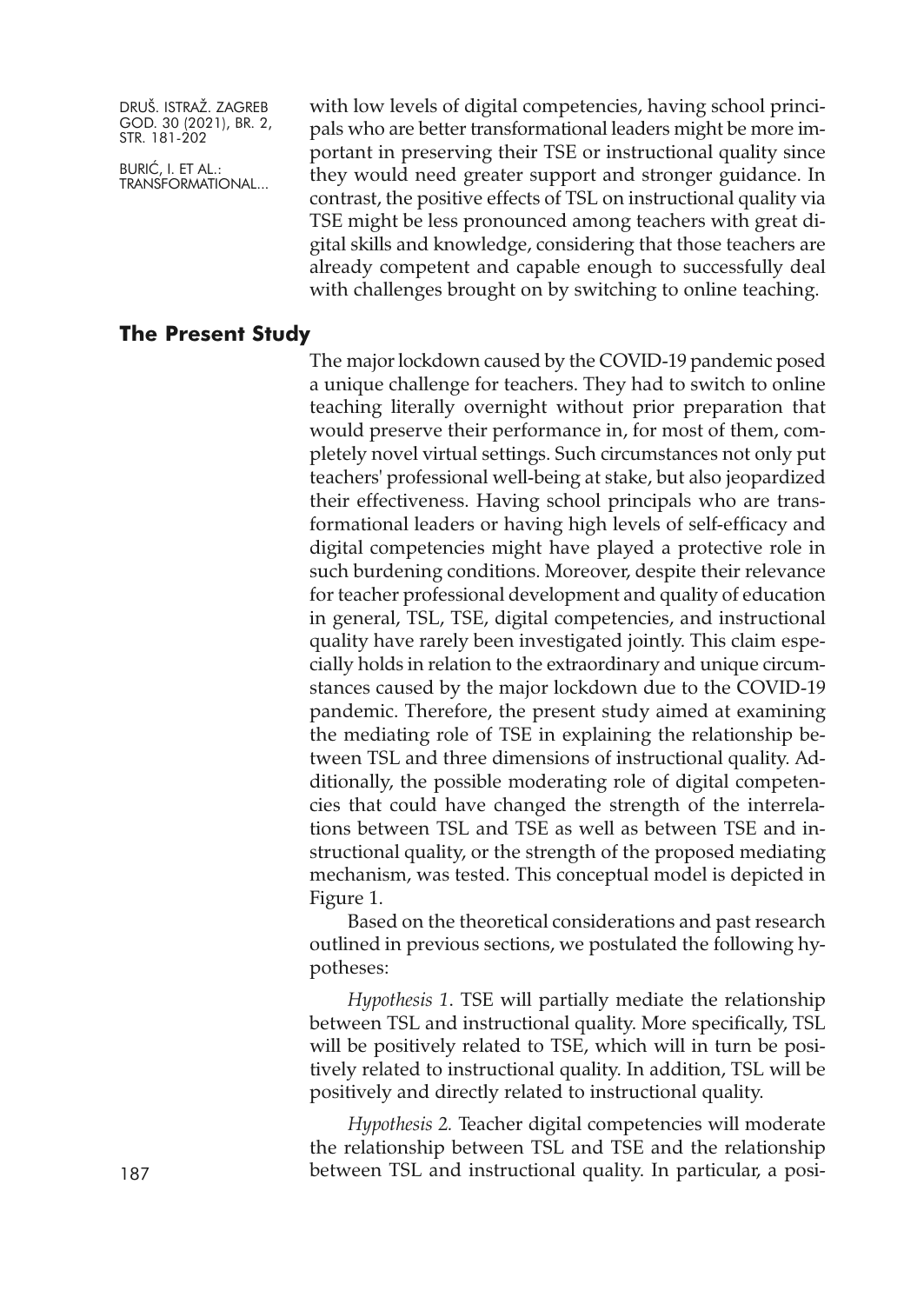BURIĆ, I. ET AL.: TRANSFORMATIONAL... tive association between TSL and TSE, as well as the association between TSL and instructional quality will be stronger among teachers with lower levels of digital competencies when compared to teachers with moderate or high levels of digital competencies.

*Hypothesis 3*. Teacher digital competencies will moderate the mediating effect of TSE in the relationship between TSL and instructional quality. Namely, the positive effects of TSL on instructional quality via TSE will be less strong among teachers with higher levels of digital competencies.



# **METHOD**

#### **Participants and Procedure**

A total of 1655 teachers (84% women) participated in the study in Spring 2020, during the lockdown caused by the COVID-19 pandemic. Because of the lockdown, all teaching and learning activities were shifted to different online platforms (e.g., Google Classroom, MS Teams). Teachers were between 23 and 70 years old (*M* = 42.93; *SD* = 9.93), and their teaching experience ranged from less than 6 months to 43 years (*M* = 15.70; *SD* = 10.30). They came from 227 Croatian schools (out of 640 schools that were contacted by the research team), taught a wide range of subjects (e.g., Croatian language, foreign language, mathematics, physics, chemistry, biology, ICT, history, geography) at three educational levels – elementary school level  $(N = 433; 26\%)$ , middle school level  $(N = 729; 44\%)$  and high school level (*N* = 493; 30%).

Data were collected online via survey in Google Forms. Invitations for participation in the study, as well as the link to the survey, were sent to school principals via email. Those school principals, who agreed for their teachers to participate in the study, forwarded the link to teachers in their school. 188 Teacher participation was anonymous and voluntary, and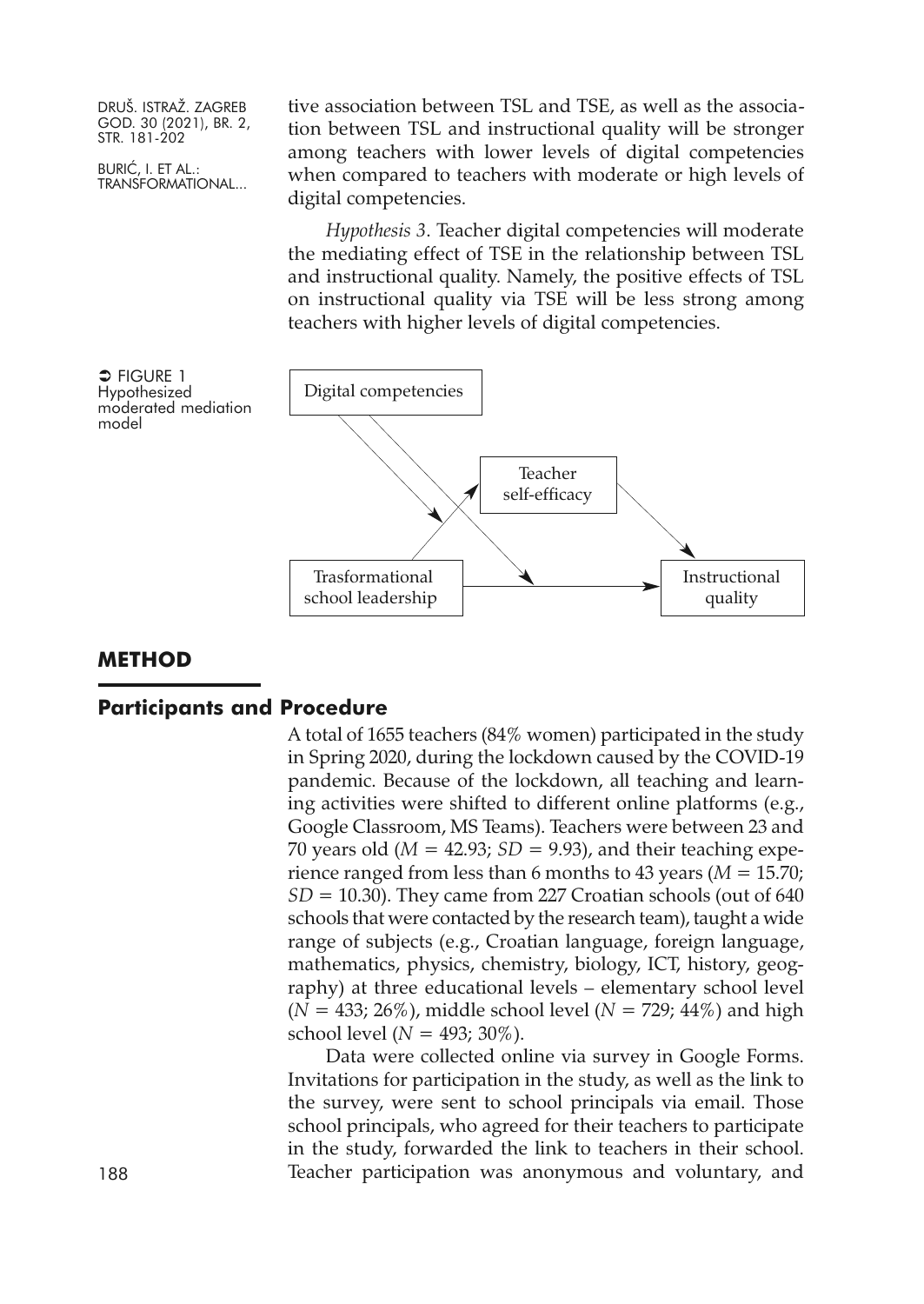teachers gave their informed consent to participate in the study. The Institutional Ethics Review Board of the first author approved the study.

#### **Instruments**

The Global Transformational Leadership Scale (Carless et al., 2000) was used to examine teachers' assessment of their principal's behaviors such as communicating vision, developing staff, providing support, empowering staff, innovation, leading by example, and charisma. Teachers evaluated their school principals' behaviors described in 7 items using a scale ranging from 1 (never) to 5 (very often, almost always). A sample item is: "My school principal treats staff as individuals, supports and encourages their development."

Teacher Efficacy Scale (TSE; Schwarzer et al., 1999) measures perceptions of self-efficacy in different areas of working as a teacher, like job accomplishment, skill development, interactions with students, and coping with job stress. Teachers were asked to rate their agreement with each of the 10 items on a 4-point scale ranging from 1 (not at all true) to 4 (exactly true). A sample item is: "I am convinced that I am able to successfully teach all relevant subject content to even the most difficult students."

Instructional quality was measured by adapted scales taken from Burić & Kim (2020). These scales assess three dimensions of instructional quality – classroom management (4 items; e.g. "I make sure students pay attention"), cognitive activation (8 items, e.g., "I try to give tasks and ask questions that make students think"), and supportive classroom (4 items, e.g. "I am aware of student's feelings"). Teachers self-assessed their teaching behaviors by rating their agreement on a 5-point scale (1 – do not agree at all; 5 – completely agree).

Teacher Digital Competencies were measured by 10 items especially designed for this study. The scale was based on the DigiCompEdu framework (Redecker, 2017) and the Teacher Digital Competencies Scales (Pahljina-Reinić et al., 2020). The items describe ICT skills and their integration into teaching (e.g., "I am skilled in using online learning platforms (Moodle, MS Teams, Zoom etc.)"). Teachers rated their agreement with each item on a scale ranging from 1 (do not agree at all) to 7 (agree completely). Since this was a newly created scale that was administered for the first time in this study, its latent structure was examined by exploratory factor analysis with maximum likelihood estimation method. One factor was extracted with initial eigenvalue  $\lambda = 6.063$  that accounted for 60.63% of variability.

All scales had satisfactory to high levels of internal con-189 sistency (see Table 1). While teachers rated their digital com-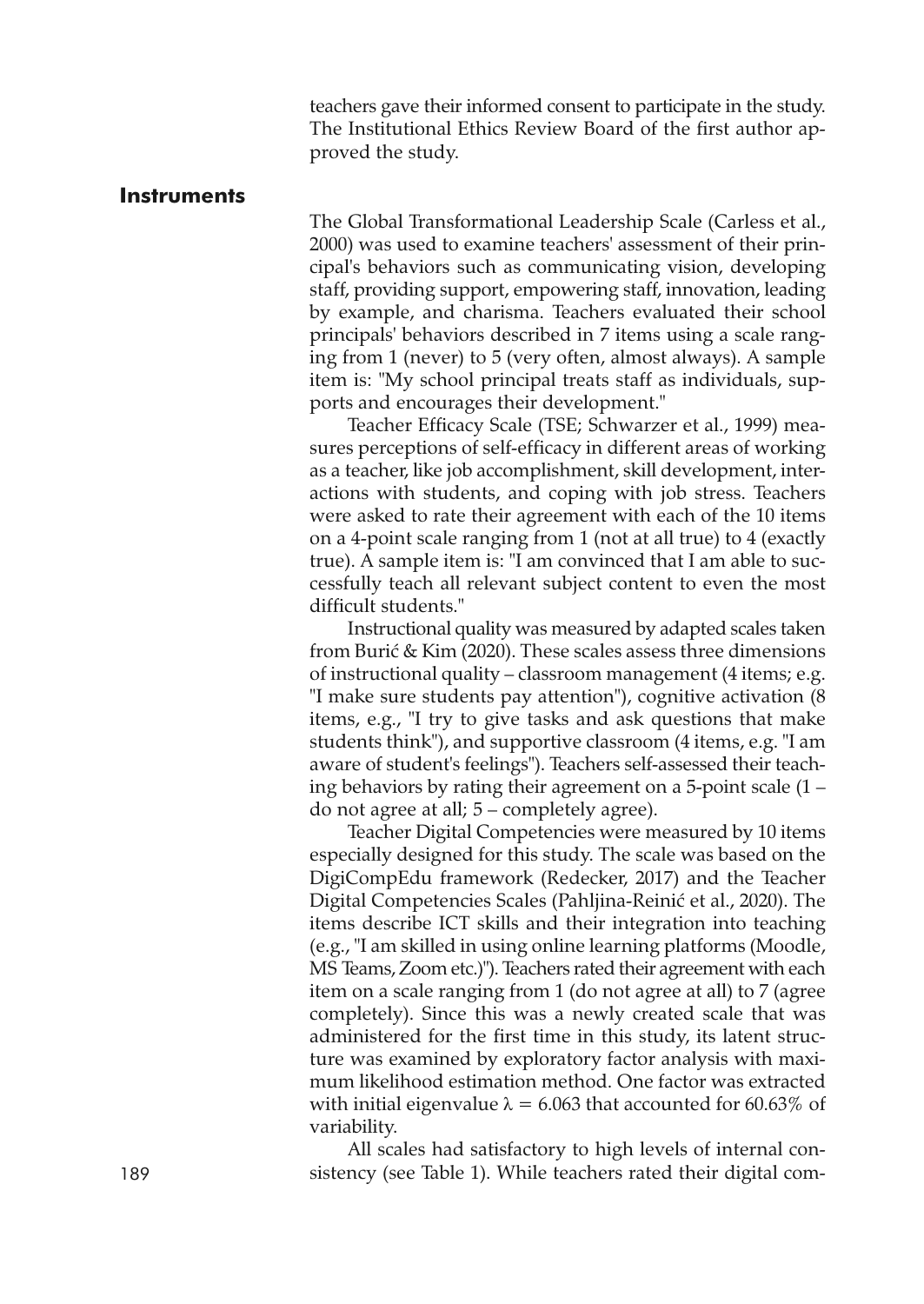BURIĆ, I. ET AL.: TRANSFORMATIONAL...

**Analytical Strategy**

petencies and transformational leadership of their school principals in general, TSE and dimensions of instructional quality were assessed in reference to the school lockdown caused by the pandemic (i.e., teachers rated their self-efficacy and instructional quality in the context of online teaching).

First, descriptive statistics, correlations among examined variables, and intraclass correlations (ICC1) of dependent variables (i.e., the proportion of the total variance occurring at the school level) were calculated. Second, in order to test the study hypotheses, several path models were specified and tested. Mediation analysis examines how the independent variable affects the dependent variable, while moderation analysis reveals when the independent variable affects the dependent variable (Hayes, 2013). In the present research, we tested the mediating role of TSE in explaining the relationship between TSL and instructional quality (Hypothesis 1). Next, we tested the moderating role of teacher digital competencies in explaining the relationships between TSL and TSE, as well as between TSL and instructional quality (Hypothesis 2). Finally, we tested the moderated mediation effects, that is, the assumption according to which the mediation process depends on a value of the moderated variable (Edwards & Lambert, 2007; Hayes, 2013). If the mediating role of TSE in explaining the relationship between TSL and instructional quality varied across different values of the teacher digital competencies, moderated mediation would be established (Hypothesis 3).

In order to test our mediation hypothesis (Hypothesis 1), we specified and tested a single path model. However, to test the moderation and moderated mediation hypotheses (i.e., Hypothesis 2 and Hypothesis 3) we tested three separate models. In each of the models, one out of three dimensions of instructional quality (i.e., classroom management, cognitive activation, and supportive climate) served as the dependent variable. All analyses were conducted in Mplus 8.4 (Muthén & Muthén, 1998–2017) with maximum likelihood estimator (ML). The bootstrap method ( $n = 10000$ ) was implemented to determine statistical significance (i.e., confidence intervals) of the mediating effects. All constructs in the models were introduced as manifest variables which made the models just-identified (i.e., the number of degrees of freedom equals the number of parameters that are estimated in the model). Therefore, the validity of the study hypotheses was evaluated based on the size and statistical significance of the specified and tested paths in the models.

All the models were based on manifest variables, which 190 is considered as an approach that is both convenient and easy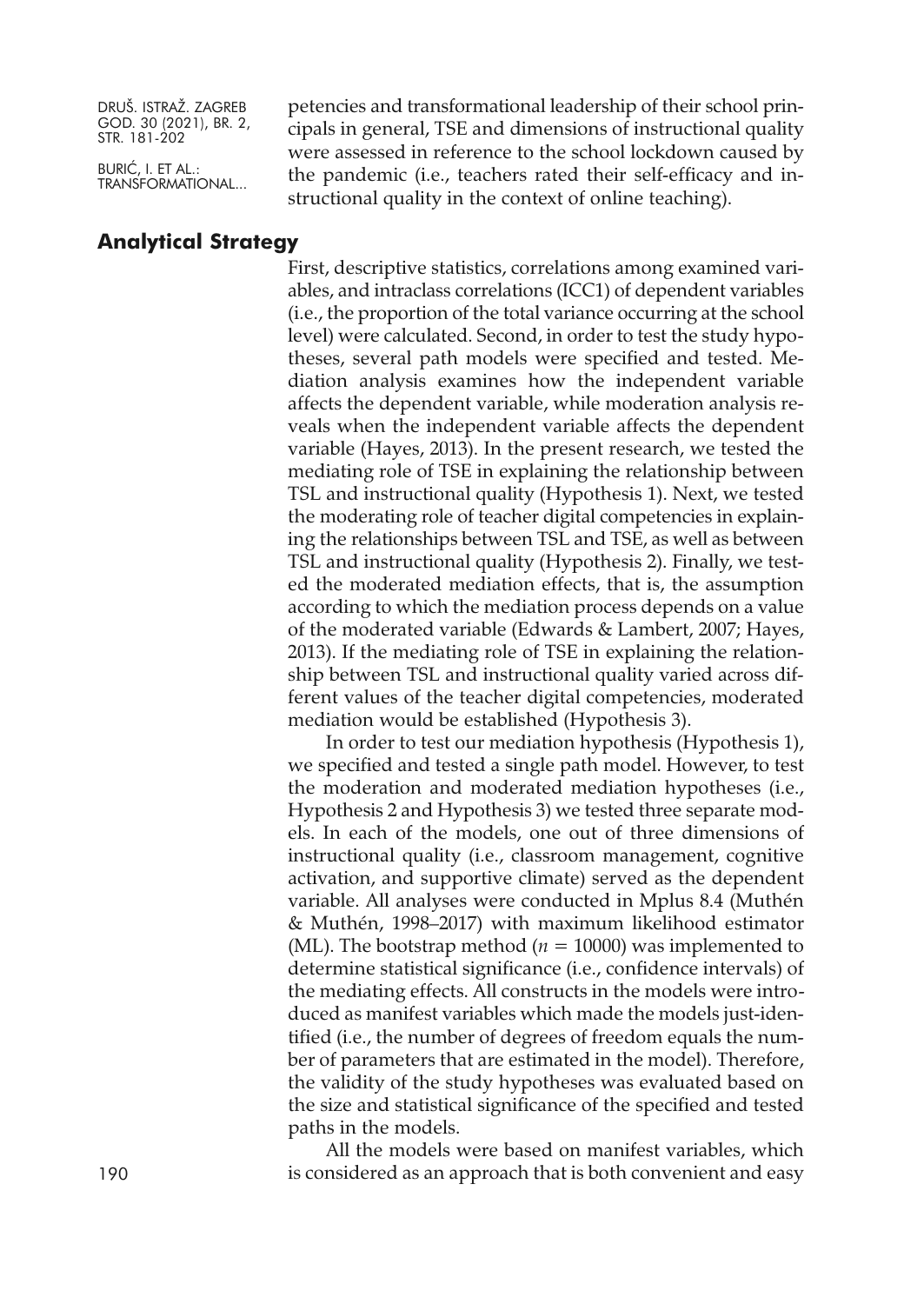BURIĆ, I. ET AL.: TRANSFORMATIONAL...

# **RESULTS**

TABLE 1

Descriptive statistics and correlations

to grasp (Cheung & Lau, 2017). In addition, testing complex moderated mediation models based on latent variables (i.e., the latent moderated structural equations (LMS) approach) still has rather limited usage in applied research due to current software limitations (e.g., inability to calculate model fit indices that can be used to evaluate overall model fit; Feng et al., 2020).

# **Descriptive Statistics and Correlational Analysis**

Prior to testing the hypothesized relationships among study constructs, the amount of variability that may occur at the school level due to hierarchical structure of the data (i.e., teachers were nested in schools) was determined. All intraclass correlations (ICC1) for dependent variables were less than 0.05, indicating no need for conducting multilevel analysis (Lüdtke et al., 2011). The results of preliminary correlational analyses are shown in Table 1. Female teachers reported somewhat higher levels of TSE and instructional quality. Teachers with more years of teaching experience rated their school principals as less transformational and reported lower levels of digital competencies and poorer classroom management skills. Higher ratings of transformational leadership of school principals were related to higher levels of TSE, teacher digital competencies and instructional quality. In addition, higher levels of TSE were related to higher levels of digital competencies and instructional quality. Lastly, the correlations between the three dimensions of instructional quality were all high and positive.

|                                | 1       | 2          | 3              | $\overline{4}$ | 5       | 6                            | 7       | 8       |
|--------------------------------|---------|------------|----------------|----------------|---------|------------------------------|---------|---------|
| 1 Gender <sup>1</sup>          | -       |            |                |                |         |                              |         |         |
| 2 Years of teaching experience | 0.09    |            |                |                |         |                              |         |         |
| 3 TSL                          | $-0.04$ | $-0.14$    | $\overline{a}$ |                |         |                              |         |         |
| 4 TSE                          | 0.10    | $-0.02$    | 0.19           |                |         |                              |         |         |
| 5 Digital competencies         | 0.03    | $-0.31$    | 0.10           | 0.31           |         |                              |         |         |
| 6 Classroom management         | 0.14    | $-0.08$    | 0.19           | 0.53           | 0.29    | $\qquad \qquad \blacksquare$ |         |         |
| 7 Cognitive activation         | 0.15    | $-0.03$    | 0.17           | 0.54           | 0.26    | 0.76                         |         |         |
| 8 Supportive climate           | 0.21    | $-0.01$    | 0.20           | 0.54           | 0.23    | 0.73                         | 0.79    |         |
| М                              |         | 15.70      | 4.25           | 4.16           | 4.94    | 4.34                         | 2.68    | 4.49    |
| <i>SD</i>                      |         | 10.30      | 0.85           | 0.52           | 1.32    | 0.52                         | 0.30    | 0.54    |
| Range                          |         | $0.5 - 43$ | $1 - 5$        | $1 - 5$        | $1 - 7$ | $1 - 5$                      | $1 - 5$ | $1 - 5$ |
| Cronbach $\alpha$              |         |            | 0.96           | 0.89           | 0.92    | 0.74                         | 0.90    | 0.86    |

Notes. <sup>1</sup> Dummy variable ( $0 =$  men,  $1 =$  females); TSL = transformational school leadership,  $TSE = teacher self-efficacy$ 

The statistically non-significant correlations are shown in italics. All other values are statistically significant at *p <* 0.01.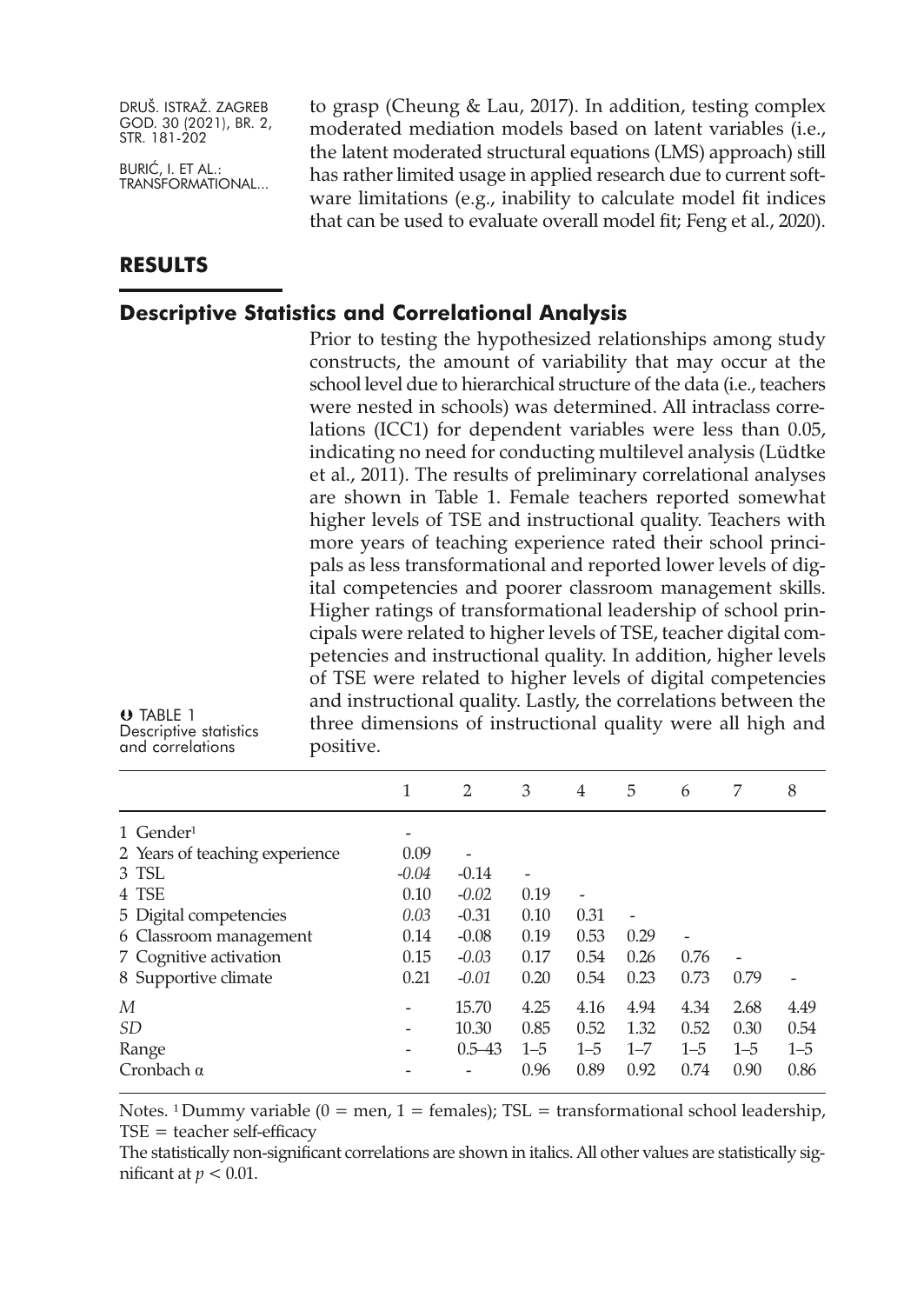# **Testing the Mediation and Moderated Mediation Models**

The results of the tested *mediation model* are presented in Table 2. TSL was positively related to TSE. In turn, TSE had positive associations with classroom management, cognitive activation, and supportive climate. Moreover, TSL was positively related to all three dimensions of instructional quality – classroom management, cognitive activation, and supportive climate. In the next step, we calculated unstandardized indirect effects and their bias corrected confidence intervals. Indirect effects of TSL via TSE on classroom management, cognitive activation, and supportive climate were statistically significant (*b =* 0.032, 99% C.I. [0.021, 0.046]; *b =* 0.051 99% C.I.  $[0.032, 0.072]$ ;  $b = 0.041, 99\%$  C.I.  $[0.025, 0.0460]$ ; respectively). In sum, Hypothesis 1 was fully confirmed – TSE partially mediates the relationship between TSL and three dimensions of instructional quality. In other words, TSL contributes directly to all three dimensions of instructional quality, but also indirectly through TSE.

| $\supset$ TABLE 2 |  |
|-------------------|--|
| Mediation model   |  |
| results           |  |

| Effect                                                                                                                                                                                                                                                                                                                                                                                                                                                    | β                                                                                      | S.E.                                                                                   |
|-----------------------------------------------------------------------------------------------------------------------------------------------------------------------------------------------------------------------------------------------------------------------------------------------------------------------------------------------------------------------------------------------------------------------------------------------------------|----------------------------------------------------------------------------------------|----------------------------------------------------------------------------------------|
| $TSL \rightarrow TSE$<br>$TSE \rightarrow$ classroom management<br>TSE $\rightarrow$ cognitive activation<br>TSE $\rightarrow$ supportive climate<br>$TSL \rightarrow$ classroom management<br>$TSL \rightarrow$ cognitive activation<br>TSL $\rightarrow$ supportive climate<br>$TSL \rightarrow TSE \rightarrow$ classroom management<br>$TSL \rightarrow TSE \rightarrow$ cognitive activation<br>$TSL \rightarrow TSE \rightarrow$ supportive climate | 0.189<br>0.481<br>0.532<br>0.454<br>0.094<br>0.072<br>0.104<br>0.091<br>0.101<br>0.086 | 0.026<br>0.029<br>0.029<br>0.055<br>0.022<br>0.021<br>0.021<br>0.013<br>0.015<br>0.016 |
|                                                                                                                                                                                                                                                                                                                                                                                                                                                           |                                                                                        |                                                                                        |

Note. All regression weights are statistically significant at *p <* 0.001.

The results of the three tested *moderated mediation models* are presented in Table 3. Teacher digital competencies did not moderate the relationship between TSL and TSE or the relationships of TSL with classroom management, cognitive activation, and supportive climate. Therefore, Hypothesis 2 should be rejected. However, teacher digital competencies exhibited a positive relationship with TSE, classroom management, and cognitive activation, but not with supportive climate.

Lastly, as can be seen from the results of conditional direct effects and conditional indirect effects analyses (based on low moderator value at -1*SD* [-13.23], <sup>1</sup> medium moderator value at mean [0.00], and high moderator value at +1*SD* [13.23]) presented in Table 4, teacher digital competencies did not moderate any of the three mediating mechanisms. All three mediating effects (for three dimensions of instructional quality) were statistically significant and similar in size across all three

<sup>1</sup> In moderated<br>mediation analysis,<br>variables of TSL and<br>digital competencies were centered to<br>grandmean.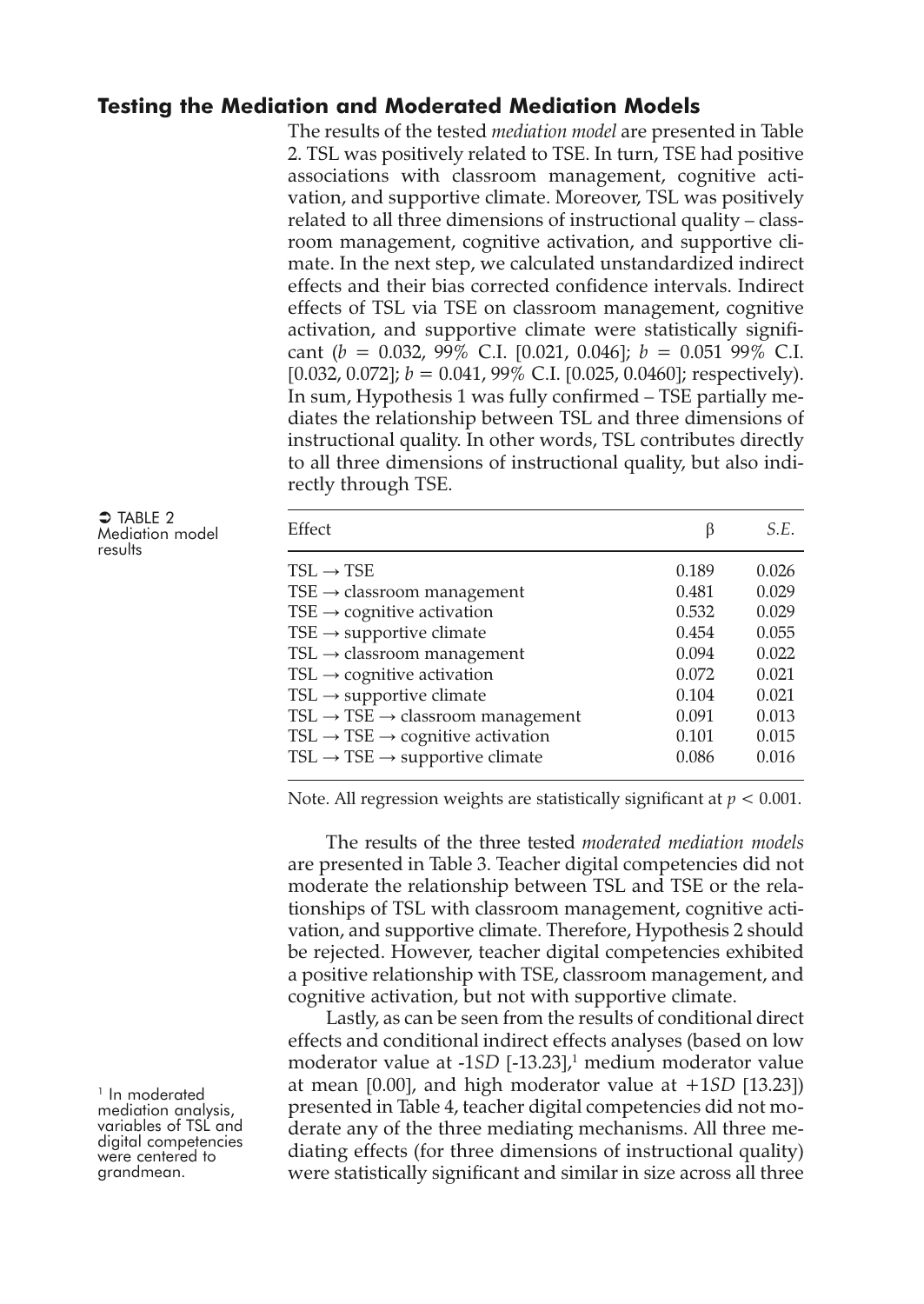BURIĆ, I. ET AL.: TRANSFORMATIONAL...

 TABLE 3 Moderated mediation models results

moderator values (i.e., low, medium, and high). The same conclusion applies to the direct effects with one exception – the direct effect of TSL on cognitive activation was nonsignificant at low level of teacher digital competencies (*b =* 0.020, 95% C.I. [-0.12, 0.052]). In contrast, this effect was statistically significant at both the medium (*b =* 0.035, 95% C.I. [0.014, 0.056]) and high levels (*b =* 0.050, 95% C.I. [0.024, 0.077]) of teacher digital competencies. Overall, Hypothesis 3 should be rejected.

|                                                                       | Classroom<br>management |       | Cognitive<br>activation |       | Supportive<br>climate |       |
|-----------------------------------------------------------------------|-------------------------|-------|-------------------------|-------|-----------------------|-------|
|                                                                       | β                       | S.E.  | β                       | S.E.  | β                     | S.E.  |
| $TSE \rightarrow$ Instructional quality dimension                     | $0.445**0.029$          |       | $0.498**$               | 0.030 | $0.448**0.049$        |       |
| $TSL \rightarrow$ Instructional quality dimension                     | $0.090**0.021$          |       | $0.069**$               | 0.021 | $0.103**$             | 0.021 |
| Digital competencies $\rightarrow$ Instructional<br>quality dimension | $0.112**0.027$          |       | $0.109**$               | 0.023 | 0.021                 | 0.033 |
| TSL x Digital competencies $\rightarrow$ Instructional                |                         |       |                         |       |                       |       |
| quality dimension                                                     | 0.002                   | 0.021 | $-0.030$                | 0.021 | 0.013                 | 0.020 |
| $TSL \rightarrow TSE$                                                 | $0.159**$               | 0.025 | $0.159**$               | 0.025 | $0.159**$             | 0.025 |
| Digital competencies $\rightarrow$ TSE                                | $0.310**$               | 0.024 | $0.310**$               | 0.024 | $0.310**$             | 0.024 |
| TSL x Digital competencies $\rightarrow$ TSE                          | $-0.006$                | 0.026 | $-0.006$                | 0.026 | $-0.006$              | 0.026 |
| $R^2$                                                                 | $0.268**$               | 0.031 | $0.315**$               | 0.032 | $0.236**$             | 0.052 |

Note. \**p <* 0.05, \*\**p <* 0.01

|                              | Classroom<br>management<br>$b$ [95 % C.I.] | Cognitive<br>activation<br>$b$ [95 % C.I.] | Supportive<br>climate<br>$b$ [95 % C.I.] |
|------------------------------|--------------------------------------------|--------------------------------------------|------------------------------------------|
| Conditional indirect effects |                                            |                                            |                                          |
| $M - 1SD (-13.23)$           | $0.026$ [0.014, 0.039]                     | $0.042$ [0.023, 0.061]                     | $0.035$ [0.019, 0.053]                   |
| M(0.00)                      | $0.025$ [0.017, 0.034]                     | 0.040 [0.028, 0.054]                       | $0.034$ [0.023, 0.047]                   |
| $M + 1SD(13.23)$             | 0.024 [0.013, 0.036]                       | 0.038 [0.022, 0.057]                       | 0.033 [0.018, 0.049]                     |
| Conditional direct effects   |                                            |                                            |                                          |
| $M - 1SD (-13.23)$           | $0.031$ [0.009, 0.055]                     | $0.020$ $[-0.012, 0.052]$                  | $0.043$ [0.013, 0.072]                   |
| M(0.00)                      | $0.032$ [0.018, 0.047]                     | $0.035$ [0.014, 0.056]                     | $0.049$ [0.028, 0.070]                   |
| $M + 1SD(13.23)$             | $0.033$ [0.015, 0.051]                     | $0.050$ [0.024, 0.077]                     | $0.055$ [0.031, 0.082]                   |
|                              |                                            |                                            |                                          |

**O** TABLE 4 Conditional indirect and direct effects

Note. Bootstrap sample size was  $n = 10000$ . Nonsignificant effect is shown in italics.

# **DISCUSSION**

The aim of the present study was to test the mediating role of TSE in explaining the relationship between TSL and instructional quality during the lockdown caused by the COVID-19 pandemic and massive shift to distant teaching and learning. Considering the importance of having good digital skills in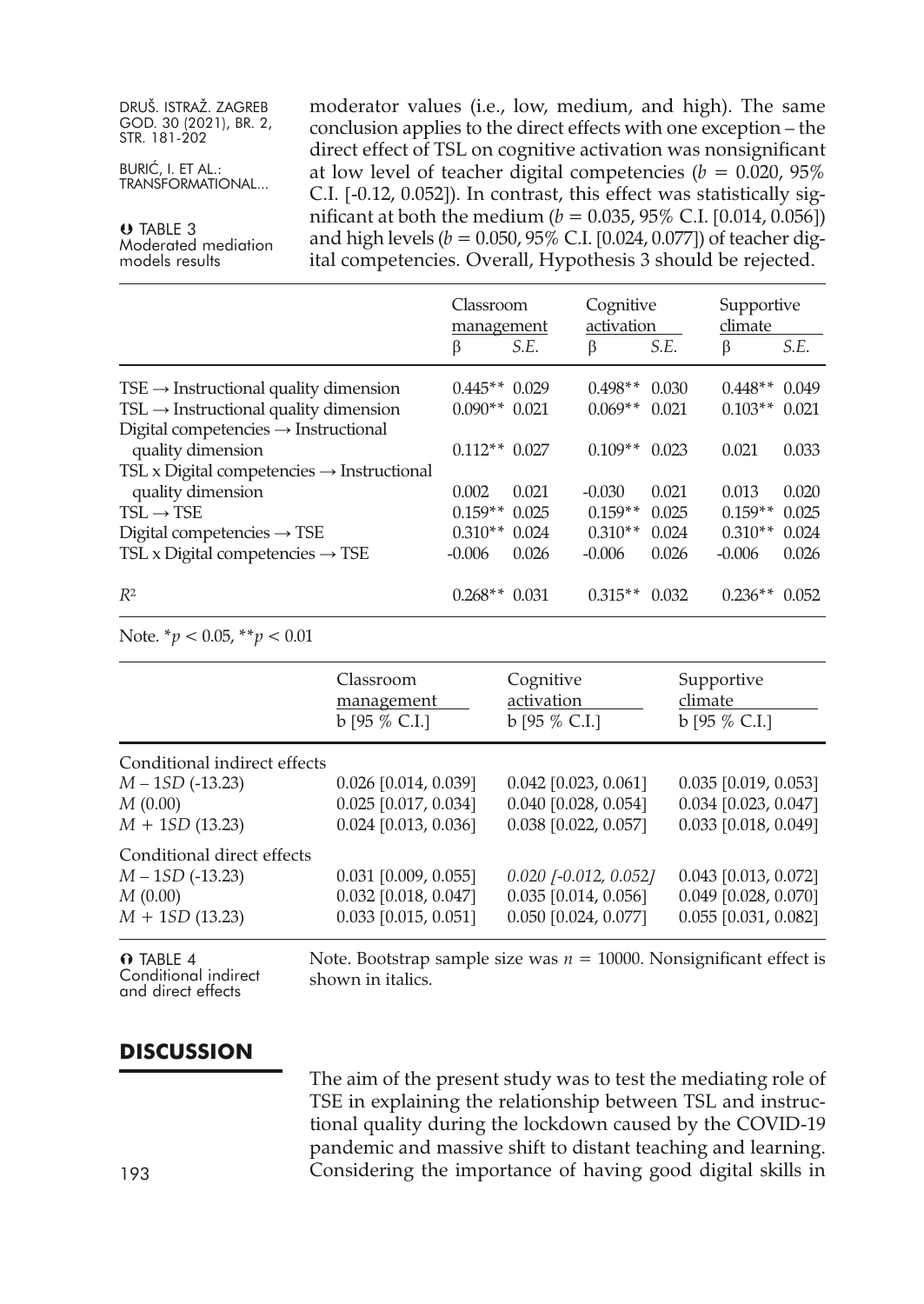BURIĆ, I. ET AL.: TRANSFORMATIONAL... such teaching conditions, the moderating role of teacher digital competencies in explaining the proposed mediating mechanisms was additionally examined.

In support of our first hypothesis, mediation analysis showed that TSE partially mediated the relationship between TSL and all three dimensions of instructional quality. As expected, having school principals who exhibited transformational leadership characteristics was positively associated with greater TSE. Principals who are good transformational leaders can serve as appropriate role models, can verbally persuade teachers that they can perform well and be successful even in completely novel settings, but can also help them to keep their stress levels low. Considering that all these behaviors present sources of self-efficacy, the positive link between TSL and TSE is in line with both theoretical considerations (Bandura, 1997; Pillai & Williams, 2004) and previous empirical findings (e.g., Demir, 2008; Yukl, 2013).

In turn, TSE is associated with more efficient classroom management, higher levels of cognitive activation, and with provision of greater learning support to students. According to the social-cognitive theory (Bandura, 1997), individuals with higher self-efficacy perform better since they generally tend to work harder, are persistent, and experience lower levels of stress. Such features might be especially important with respect to teaching in extraordinary circumstances such as those caused by the lockdown, which resulted in rather strong relationships between TSE and all three dimensions of instructional quality. These results are supported by previous research (e.g., Burić & Kim, 2020; Guo et al., 2012; Künstig et al., 2016).

Lastly, TSL was directly and positively (albeit rather weakly) related to instructional quality. School principals who are transformational leaders promote cooperation among teachers to reach a common goal, provide individual support and concern for their personal feelings and needs, challenge them to re- -examine some of the assumptions about their instruction and ways it can be delivered, and hold high expectations regarding their performance (Valentine & Prater, 2011). As a result, instructional quality can be preserved to some extent even during times of crisis. Indeed, in support of our findings, the positive effects of transformational leadership on employees' performance are established across occupations (e.g., Fuller et al., 1996; Judge & Piccolo, 2004), but also in the field of teacher effectiveness (Sun & Leithwood, 2012; Thoonen et al., 2011).

Our second and third hypotheses according to which 194 teacher digital competencies would moderate the relation-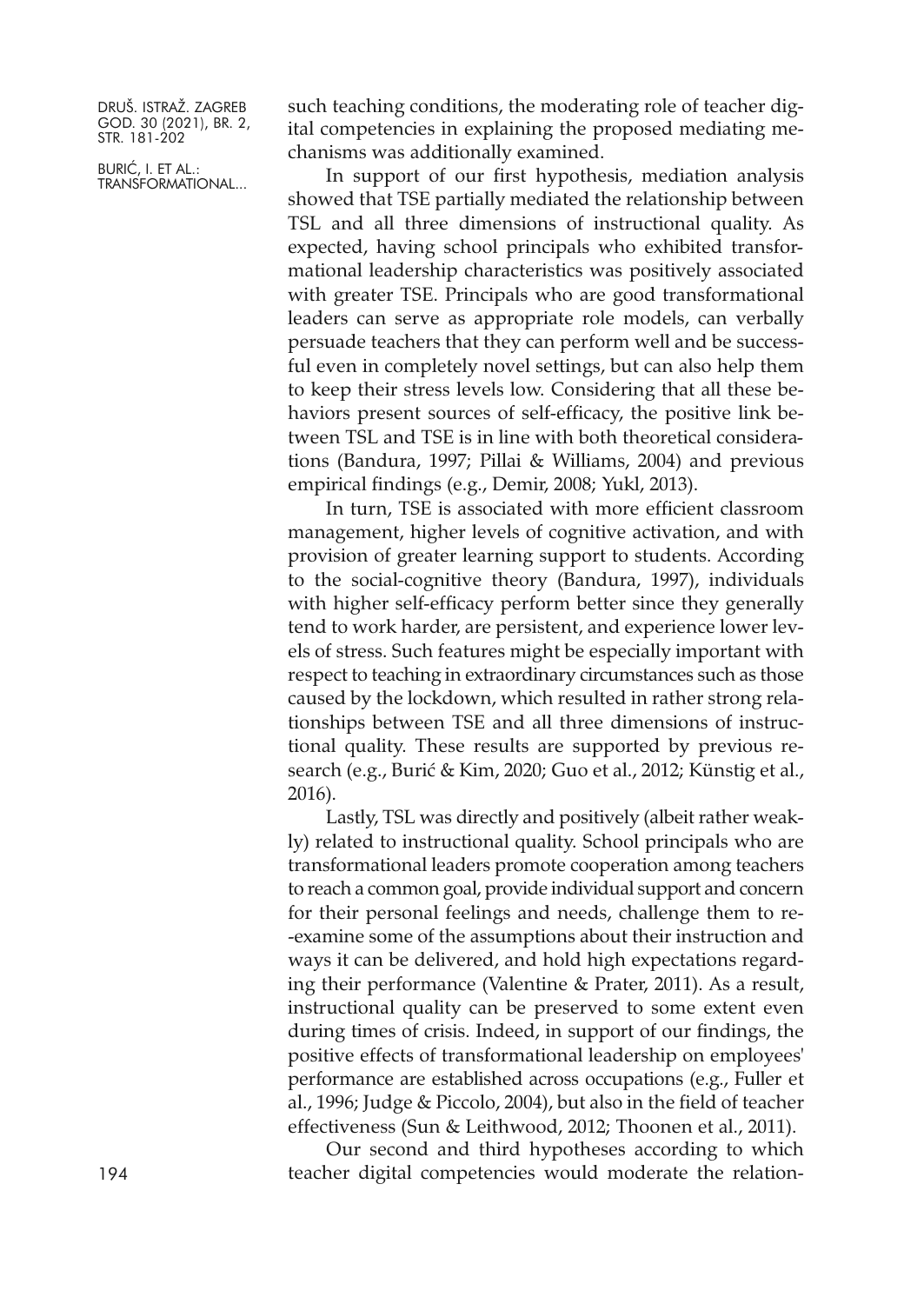BURIĆ, I. ET AL.: TRANSFORMATIONAL... ship between TSL and TSE, and TSL and instructional quality, as well as the underlying mediating mechanism, were not supported. The relationship between TSL and TSE, and the one between TSL and instructional quality did not differ depending on the level of teachers' digital competencies. It seems that TSL exhibits similar positive effects on both TSE and instructional quality regardless of teachers' digital skills and knowledge, which highlights the fact that transformational leadership characteristics of school principals are most likely universally important across different conditions and circumstances. Notwithstanding, conditional direct effects analysis showed that the size of the relationship between TSL and cognitive activation might to some extent depend on the level of digital competencies – this relationship was stronger for highly digitally skilled teachers than for those with average digital competencies, while it was near zero among teachers with low levels of digital literacy.

A similar conclusion could be reached concerning the size of the established mediating mechanism in the conditional analysis – TSE partially mediated the relationship between TSL and instructional quality and this effect did not substantially change depending on the conditions of low, medium, and high levels of teacher digital competencies. However, teacher digital competencies proved to be important in explaining both TSE and instructional quality. Teachers who rated their digital competencies as high also had higher levels of TSE in the context of online teaching. In addition, teachers with higher digital skills were able to manage the virtual classroom better as well as to provide their students with more cognitively challenging tasks. Having good skills in using online learning platforms, tools for virtual communication, or creating multimedia digital learning content was of crucial importance in the virtual teaching environment in an attempt to reach the desired learning outcomes. These findings are in line with the previous scarce knowledge in the field that confirmed the importance of teacher digital literacy in shaping both their confidence and performance (e.g., Elstad & Christophersen, 2017; König et al., 2020).

In sum, failure to confirm the proposed hypotheses regarding the moderated role of teacher digital competencies points to two conclusions. First, good leadership skills of school principals could be essential for maintaining both TSE and instructional quality in times of the COVID-19 crisis regardless of the actual teachers' preparedness for tackling the challenges associated with remote teaching. In other words, perceiving school leaders as supportive, caring, and competent seems to help teachers in preserving their confidence and performance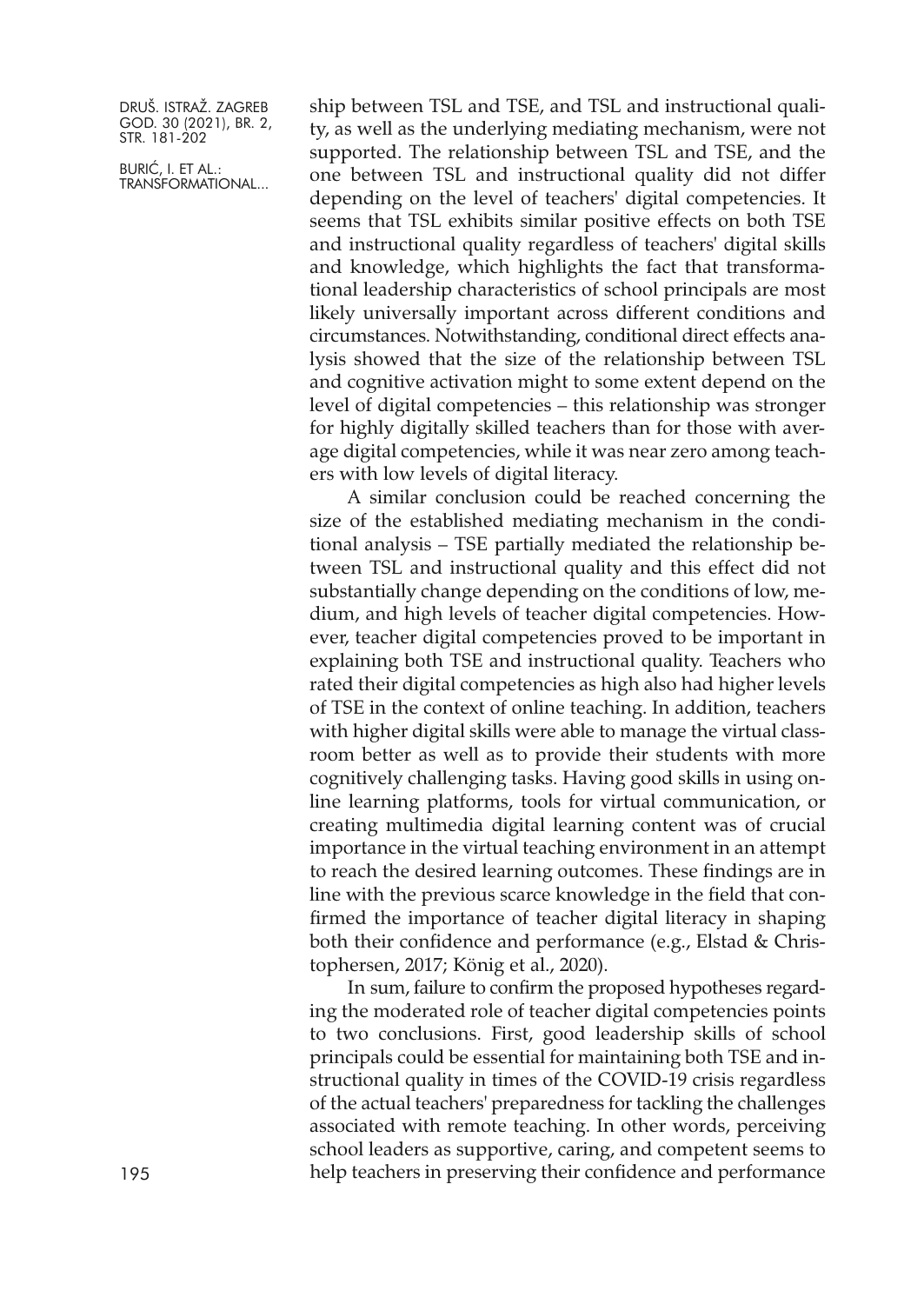BURIĆ, I. ET AL.: TRANSFORMATIONAL... in uncertain times. Second, having sufficient levels of digital literacy independently promotes successful teachers' adaptation to the online teaching environment.

For more complete understanding of our results, one should bear in mind some study limitations. First, the study was based on a cross-sectional design and any claim regarding causal or temporal ordering between constructs should be avoided. Relatedly, the established mediating mechanism should be considered with caution since the test of the concurrent mediation can yield ambiguous results; instead, longitudinal design should be implemented in order to prove true mediation (Jose, 2016). Next, all measures used in this study were based on self-reports, which may cause the common-method bias and lead to inflation in sizes of the established effects (Podsakoff et al., 2003). Furthermore, we used a convenience sample of teachers from schools whose principals agreed to participate. Based on the rather high average ratings of TSL and some dimensions of instructional quality (see Table 1), we can assume that teachers who enrolled in this study were most likely those who were well adjusted to their school environment. Finally, even though participation in this study was anonymous and teachers were asked to provide their honest responses, socially desirable responding and using self-serving strategies cannot be completely discarded. This is especially true when assessing instructional quality, which might have resulted in obtaining somewhat biased reports. Therefore, future studies should aim to replicate our findings by using longitudinal methods and reports from multiple sources.

Nonetheless, the present study has several strengths. First, it included a rather large sample of teachers employed at different educational levels. Second, most of the analyzed relationships have been rarely investigated in previous research, which is even more true with respect to the global crisis caused by the COVID-19 pandemic or online teaching in general. Third, the present research has important practical implications. Since TSL is positively related to teachers' instructional quality, schools should concentrate on developing their principals' transformational leadership skills (e.g., effective communication and listening skills, motivating and inspiring subordinates) or even selecting candidates that already possess these skills. Also, a positive relation of TSE with instructional quality emphasizes the importance of building teachers' self- -efficacy, which can be accomplished either through effective leadership or by providing teachers with opportunities for mastery experiences, observing competent colleagues, keeping their stress levels at low intensity, etc. (Bandura, 1997). Our study suggests that such endeavors might be important 196 at this time of pandemic, but in general as well.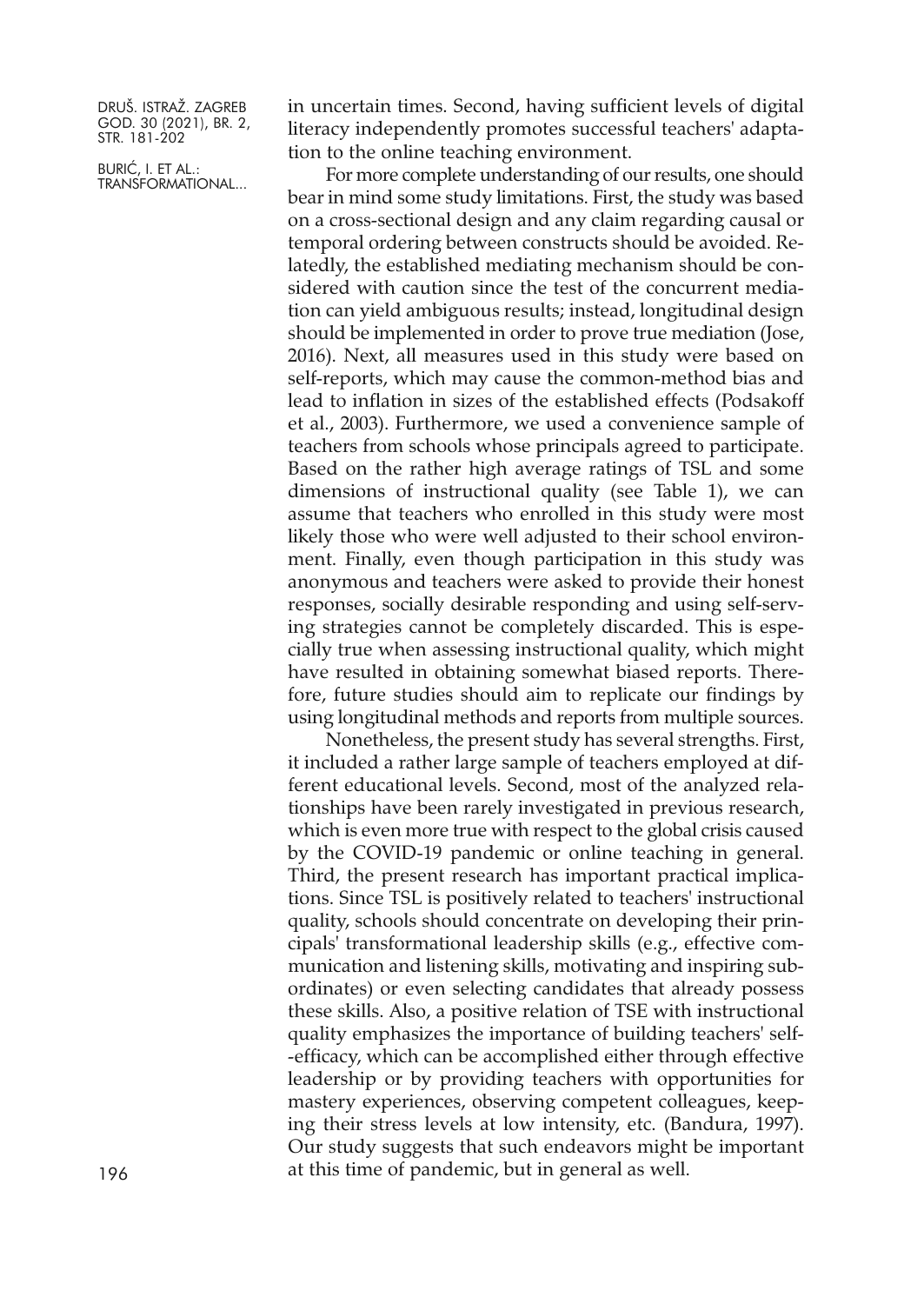Anderson, M. (2017). Transformational leadership in education: A review of existing literature. *International Social Science Review, 93*(1), 4. <https://doi.org/10.1002/jls.21423>

Bandura, A. (1977). Self-efficacy: Toward a unifying theory of behavioral change. *Psychological Review, 84*(2), 191–215. [https://doi.org/10.](https://doi.org/10.1037/0033-295X.84.2.191) [1037/0033-295X.84.2.191](https://doi.org/10.1037/0033-295X.84.2.191)

Bass, B. M., & Riggio, R. E. (2006). *Transformational leadership*. Psychology Press. <https://doi.org/10.4324/9781410617095>

Burić, I., & Kim, L. E. (2020). Teacher self-efficacy, instructional quality, and student motivational beliefs: An analysis using multilevel structural equation modeling. *Learning and Instruction, 66*, 101302. <https://doi.org/10.1016/j.learninstruc.2019.101302>

Caillier, J. G. (2014). Toward a better understanding of the relationship between transformational leadership, public service motivation, mission valence, and employee performance: A preliminary study. *Public Personnel Management, 43*(2), 218–239. [https://doi.org/10.1177/0091026](https://doi.org/10.1177/0091026014528478) [014528478](https://doi.org/10.1177/0091026014528478)

Carless, S. A., Wearing, A. J., & Mann, L. (2000). A short measure of transformational leadership. *Journal of Business and Psychology, 14*(3), 389–405. <https://doi.org/10.1023/A:1022991115523>

Cheung, G. W., & Lau, R. S. (2017). Accuracy of parameter estimates and confidence intervals in moderated mediation models: A comparison of regression and latent moderated structural equations. *Organizational Research Methods, 20*(4), 746–769. [https://doi.org/10.](https://doi.org/10.1177/1094428115595869) [1177/1094428115595869](https://doi.org/10.1177/1094428115595869)

Demir, K. (2008). Transformational leadership and collective efficacy: The moderating roles of collaborative culture and teachers' self-efficacy. *Eurasian Journal of Educational Research (EJER),* (33), 93–112.

Díaz-Sáenz, H. R. (2011). Transformational leadership. In A. Bryman, D. Collinson, K. Grint, B. Jackson, & M. Uhl-Bien (Eds.), *The SAGE Handbook of leadership* (pp. 299–310). Sage, Thousand Oaks.

Edwards, J. R., & Lambert, L. S. (2007). Methods for integrating moderation and mediation: A general analytical framework using moderated path analysis. *Psychological Methods, 12*(1), 1–22. [https://doi.org/](https://doi.org/10.1037/1082-989x.12.1.1) [10.1037/1082-989x.12.1.1](https://doi.org/10.1037/1082-989x.12.1.1)

Elstad, E., & Christophersen, K. A. (2017). Perceptions of digital competency among student teachers: Contributing to the development of student teachers' instructional self-efficacy in technology-rich classrooms. *Education Sciences, 7*(1), 27. <https://doi.org/10.3390/educsci7010027>

European Commission (2013). *Survey of schools: ICT in education*. Publications Office of the European Union. [https://ec.europa.eu/digital](https://ec.europa.eu/digital-single-market/en/news/survey-schools-ict-education)[single-market/en/news/survey-schools-ict-education](https://ec.europa.eu/digital-single-market/en/news/survey-schools-ict-education)

European Commission (2019). *2nd Survey of schools: ICT in education. Objective 1: Benchmark progress in ICT in schools FINAL REPORT*. Publications Office of the European Union. [https://ec.europa.eu/digital-single-](https://ec.europa.eu/digital-single-market/en/news/2nd)197 [market/en/news/2nd](https://ec.europa.eu/digital-single-market/en/news/2nd)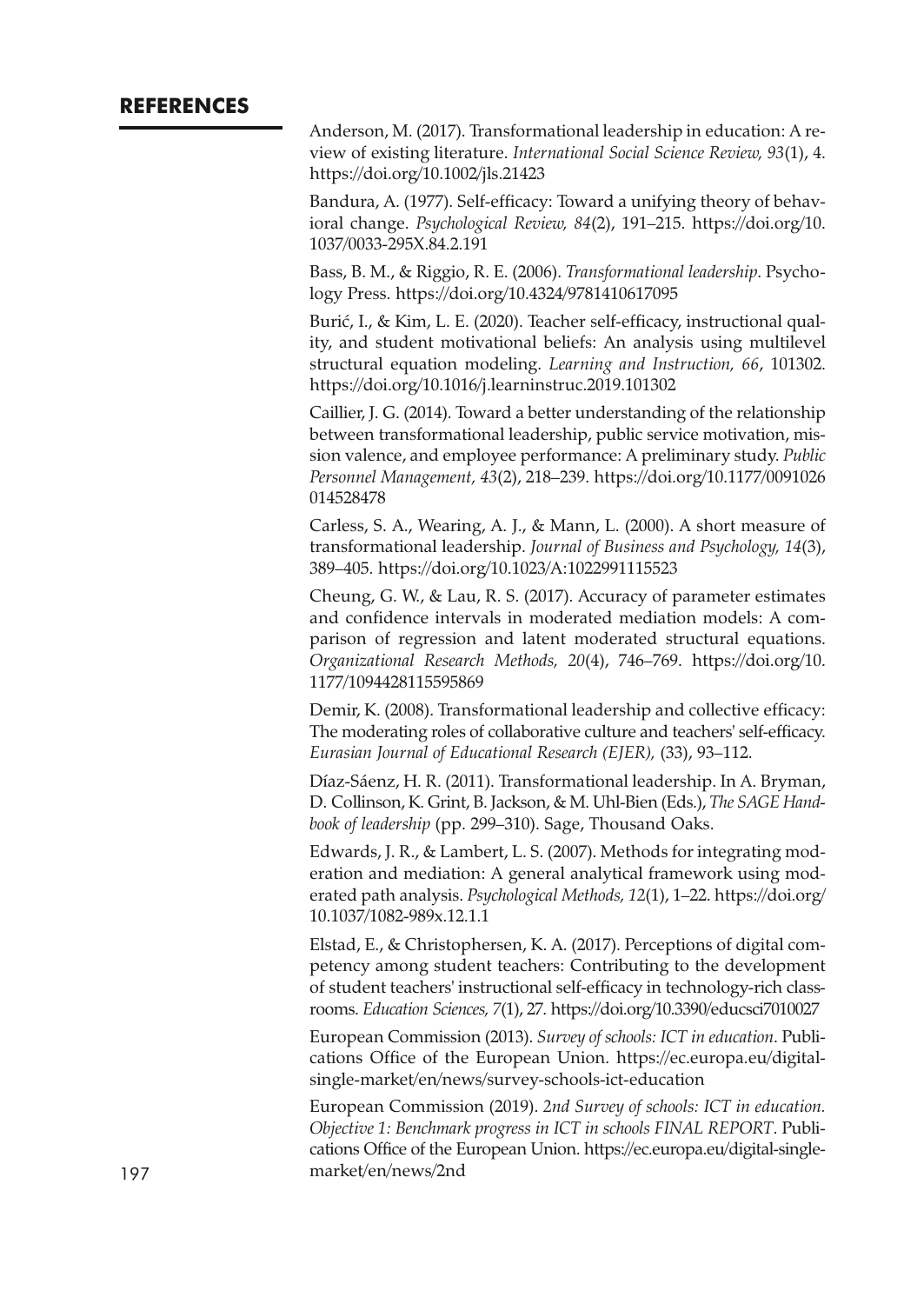BURIĆ, I. ET AL.: TRANSFORMATIONAL... Fauth, B., Decristan, J., Rieser, S., Klieme, E., & Büttner, G. (2014). Student ratings of teaching quality in primary school: Dimensions and prediction of student outcomes. *Learning and Instruction, 29*, 1–9. <https://doi.org/10.1016/j.learninstruc.2013.07.001>

Feng, Q., Song, Q., Zhang, L., Zheng, S., & Pan, J. (2020). Integration of moderation and mediation in a latent variable framework: A comparison of estimation approaches for the second-stage moderated mediation model. *Frontiers in Psychology, 11,* 2167. [https://doi.org/10.](https://doi.org/10.3389/fpsyg.2020.02167) [3389/fpsyg.2020.02167](https://doi.org/10.3389/fpsyg.2020.02167)

Fuller, J. B., Patterson, C. E., Hester, K. I. M., & Stringer, D. Y. (1996). A quantitative review of research on charismatic leadership. *Psychological Reports, 78*(1), 271–287. <https://doi.org/10.2466/pr0.1996.78.1.271>

Gkolia, A., Koustelios, A., & Belias, D. (2018). Exploring the association between transformational leadership and teacher's self-efficacy in Greek education system: A multilevel SEM model. *International Journal of Leadership in Education, 21*(2), 176–196. [https://doi.org/10.](https://doi.org/10.1080/13603124.2015.1094143) [1080/13603124.2015.1094143](https://doi.org/10.1080/13603124.2015.1094143)

Gong, Y., Huang, J. C., & Farh, J. L. (2009). Employee learning orientation, transformational leadership, and employee creativity: The mediating role of employee creative self-efficacy. *Academy of Management Journal, 52*(4), 765–778. [https://doi.org/10.5465/amj.2009.](https://doi.org/10.5465/amj.2009.43670890) [43670890](https://doi.org/10.5465/amj.2009.43670890)

Gordon, R. J., Kane, T. J., & Staiger, D. (2006). *Identifying effective teachers using performance on the job* (No. 2006-01). Brookings Institution.

Guo, Y., Connor, C. M., Yang, Y., Roehrig, A. D., & Morrison, F. J. (2012). The effects of teacher qualification, teacher self-efficacy, and classroom practices on fifth graders' literacy outcomes. *The Elementary School Journal, 113*(1), 3–24. <https://doi.org/10.1086/665816>

Hayes, A. F. (2013). *Methodology in the social sciences. Introduction to mediation, moderation, and conditional process analysis: A regression-based approach*. Guilford Press.

Holzberger, D., Philipp, A., & Kunter, M. (2013). How teachers' self-efficacy is related to instructional quality: A longitudinal analysis. *Journal of Educational Psychology, 105*(3), 774–786. <https://doi.org/10.1037/a0032198>

House, R. J., & Shamir, B. (1993). Toward the integration of transformational, charismatic, and visionary theories. In M. M. Chemers & R. Ayman (Eds.), *Leadership theory and research: Perspectives and directions* (pp. 81–107). Academic Press.

Jose, P. E. (2016). The merits of using longitudinal mediation. *Educational Psychologist, 51*(3-4), 331–341. [https://doi.org/10.1080/00461520.](https://doi.org/10.1080/00461520.2016.1207175) [2016.1207175](https://doi.org/10.1080/00461520.2016.1207175)

Judge, T. A., & Piccolo, R. F. (2004). Transformational and transactional leadership: A meta-analytic test of their relative validity. *Journal of Applied Psychology, 89*(5), 755–768. [https://doi.org/10.1037/0021-9010.](https://doi.org/10.1037/0021-9010.89.5.755) [89.5.755](https://doi.org/10.1037/0021-9010.89.5.755)

Judge, T. A., Jackson, C. L., Shaw, J. C., Scott, B. A., & Rich, B. L. (2007). Self-efficacy and work-related performance: The integral role of individual differences. *Journal of Applied Psychology, 92*(1), 107–127. 198 <https://doi.org/10.1037/0021-9010.92.1.107>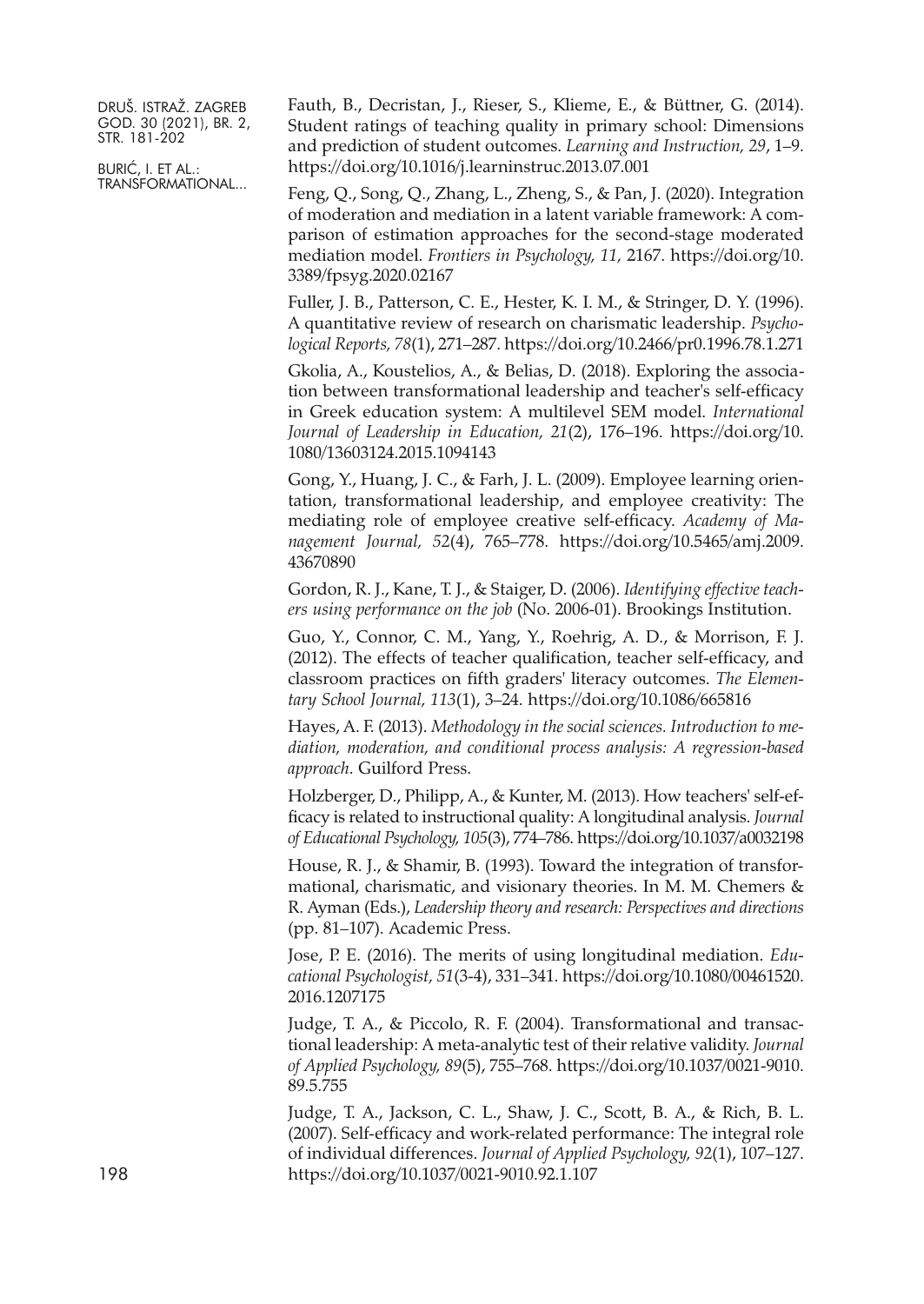BURIĆ, I. ET AL.: TRANSFORMATIONAL... Keller, R. T. (2006). Transformational leadership, initiating structure, and substitutes for leadership: A longitudinal study of research and development project team performance. *Journal of Applied Psychology, 91*(1), 202–210.

Kirkpatrick, S. A., & Locke, E. A. (1996). Direct and indirect effects of three core charismatic leadership components on performance and attitudes. *Journal of Applied Psychology, 81*(1), 36–51. [https://doi.org/10.](https://doi.org/10.1037/0021-9010.81.1.36) [1037/0021-9010.81.1.36](https://doi.org/10.1037/0021-9010.81.1.36)

Klassen, R. M., & Tze, V. M. (2014). Teachers' self-efficacy, personality, and teaching effectiveness: A meta-analysis. *Educational Research Review, 12,* 59–76. <https://doi.org/10.1016/j.edurev.2014.06.001>

König, J., Jäger-Biela, D. J., & Glutsch, N. (2020). Adapting to online teaching during COVID-19 school closure: Teacher education and teacher competence effects among early career teachers in Germany. *European Journal of Teacher Education, 43*(4), 608–622. [https://doi.org/](https://doi.org/10.1080/02619768.2020.1809650) [10.1080/02619768.2020.1809650](https://doi.org/10.1080/02619768.2020.1809650)

Künsting, J., Neuber, V., & Lipowsky, F. (2016). Teacher self-efficacy as a long-term predictor of instructional quality in the classroom. *European Journal of Psychology of Education, 31*(3), 299–322. [https://doi.org/](https://doi.org/10.1007/s10212-015-0272-7) [10.1007/s10212-015-0272-7](https://doi.org/10.1007/s10212-015-0272-7)

Leithwood, K., & Mascall, B. (2008). Collective leadership effects on student achievement. *Educational Administration Quarterly, 44*(4), 529–561. <https://doi.org/10.1177/0013161X08321221>

Leithwood, K., & Jantzi, D. (1999). Transformational school leadership effects: A replication. *School Effectiveness and School Improvement, 10*(4), 451–479. <https://doi.org/10.1076/sesi.10.4.451.3495>

Li, L., & Liu, Y. (2020). An integrated model of principal transformational leadership and teacher leadership that is related to teacher self-efficacy and student academic performance. *Asia Pacific Journal of Education,* 1–18. <https://doi.org/10.1080/02188791.2020.1806036>

Liu, J., Siu, O. L., & Shi, K. (2010). Transformational leadership and employee well-being: The mediating role of trust in the leader and self-efficacy. *Applied Psychology, 59*(3), 454–479. [https://doi.org/10.1111/](https://doi.org/10.1111/j.1464-0597.2009.00407.x) [j.1464-0597.2009.00407.x](https://doi.org/10.1111/j.1464-0597.2009.00407.x)

Lüdtke, O., Marsh, H. W., Robitzsch, A., & Trautwein, U. (2011). A 2×2 taxonomy of multilevel latent contextual models: Accuracy–bias trade-offs in full and partial error correction models. *Psychological Methods, 16*(4), 444. <https://doi.org/10.1037/a0024376.supp>

Midgley, C., Feldlaufer, H., & Eccles, J. S. (1989). Change in teacher efficacy and student self- and task-related beliefs in mathematics during the transition to junior high school. *Journal of Educational Psychology, 81*(2), 247–258. <https://doi.org/10.1037/0022-0663.81.2.247>

Mohorić, T., Smojver-Ažić, S., & Močibob, M. (2020). Učestalost korištenja IKT-a kod nastavnika i učenika [Frequency of ICT use by teachers and students]. In S. Kolić-Vehovec (Ed.), *Uvođenje suvremenih tehnologija u učenje i poučavanje: istraživanje učinaka pilot-projekta e-škole* [*Introduction of modern technologies in learning and teaching: Research of the effects of the e-schools pilot project*] (pp. 63–92). Sveučilište u Rijeci, Filozofski fakultet.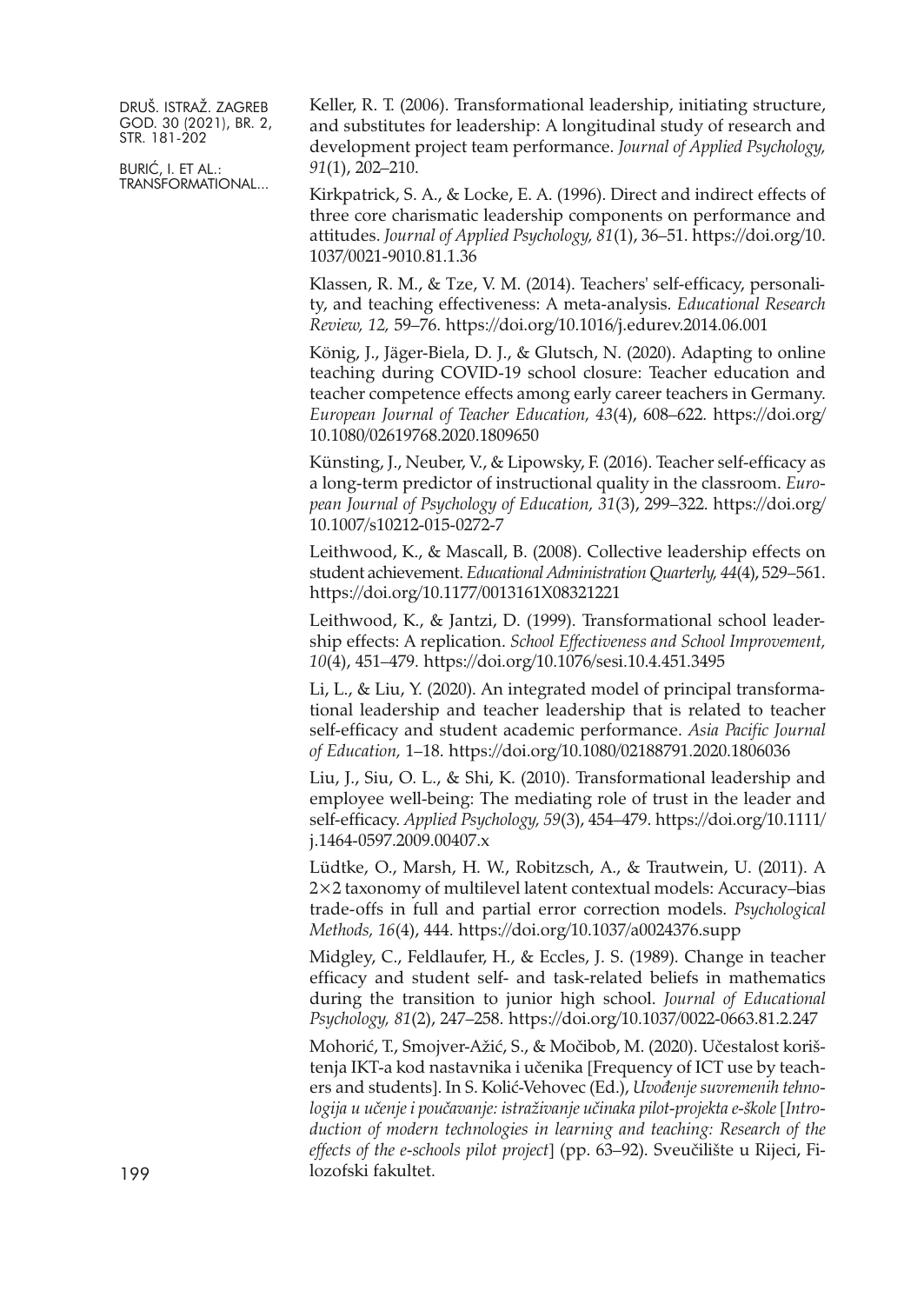BURIĆ, I. ET AL.: TRANSFORMATIONAL... Muthén, L. K., & Muthén, B. O. (1998–2017). *Mplus user's guide*. Seventh Edition. Muthén & Muthén.

Nielsen, K., & Munir, F. (2009). How do transformational leaders influence followers' affective well-being? Exploring the mediating role of self-efficacy. *Work & Stress, 23*(4), 313–329. [https://doi.org/10.1080/](https://doi.org/10.1080/02678370903385106) [02678370903385106](https://doi.org/10.1080/02678370903385106)

Ninković, S. R., & Knežević Florić, O. Č. (2018). Transformational school leadership and teacher self-efficacy as predictors of perceived collective teacher efficacy. *Educational Management Administration & Leadership, 46*(1), 49–64. <https://doi.org/10.1177/1741143216665842>

Nir, A. E., & Kranot, N. (2006). School principal's leadership style and teachers' self-efficacy. *Planning and Changing, 37*(3-4), 205–218.

Pahljina-Reinić, R., Rončević Zubković, B., & Kolić-Vehovec, S. (2020). Digitalne kompetencije nastavnika i učenika [Digital competencies of teachers and students]. In S. Kolić-Vehovec (Ed.), *Uvođenje suvremenih tehnologija u učenje i poučavanje: istraživanje učinaka pilot-projekta e-škole* [*Introduction of modern technologies in learning and teaching: Research of the effects of the e-schools pilot project*] (pp. 119–142). Sveučilište u Rijeci, Filozofski fakultet.

Piccolo, R. F. & Colquitt, J. A. (2006). Transformational leadership and job behaviors: The mediating role of core job characteristics. *Academy of Management Journal, 49*(2), 327–340. [https://doi.org/10.5465/amj.2006.](https://doi.org/10.5465/amj.2006.20786079) [20786079](https://doi.org/10.5465/amj.2006.20786079)

Pillai, R., & Williams, E. A. (2004). Transformational leadership, self- -efficacy, group cohesiveness, commitment, and performance. *Journal of Organizational Change Management, 17*(2), 144–159. [https://doi.org/](https://doi.org/10.1108/09534810410530584) [10.1108/09534810410530584](https://doi.org/10.1108/09534810410530584)

Podsakoff, P. M., MacKenzie, S. B., Lee, J. Y., & Podsakoff, N. P. (2003). Common method biases in behavioral research: A critical review of the literature and recommended remedies. *Journal of Applied Psychology, 88*(5), 879–903. <https://doi.org/10.1037/0021-9010.88.5.879>

Podsakoff, P. M., MacKenzie, S. B., Moorman, R. H., & Fetter, R. (1990). Transformational leader behaviors and their effects on followers' trust in leader, satisfaction, and organizational citizenship behaviors. *The Leadership Quarterly, 1*(2), 107–142. [https://doi.org/10.1016/1048-9843](https://doi.org/10.1016/1048-9843(90)90009-7) [\(90\)90009-7](https://doi.org/10.1016/1048-9843(90)90009-7)

Praetorius, A. K., Klieme, E., Herbert, B., & Pinger, P. (2018). Generic dimensions of teaching quality: The German framework of three basic dimensions. *ZDM, 50*(3), 407–426. [https://doi.org/10.1007/s11858-018-](https://doi.org/10.1007/s11858-018-0918-4) [0918-4](https://doi.org/10.1007/s11858-018-0918-4)

Redecker, C. (2017). *European framework for the digital competence of educators: DigCompEdu (No. JRC107466).* Joint Research Centre (Seville site).

Salanova, M., Lorente, L., Chambel, M. J., & Martínez, I. M. (2011). Linking transformational leadership to nurses' extra-role performance: The mediating role of self-efficacy and work engagement. *Journal of Advanced Nursing, 67*(10), 2256–2266. [https://doi.org/10.1111/j.1365-26](https://doi.org/10.1111/j.1365-2648.2011.05652.x) 200 [48.2011.05652.x](https://doi.org/10.1111/j.1365-2648.2011.05652.x)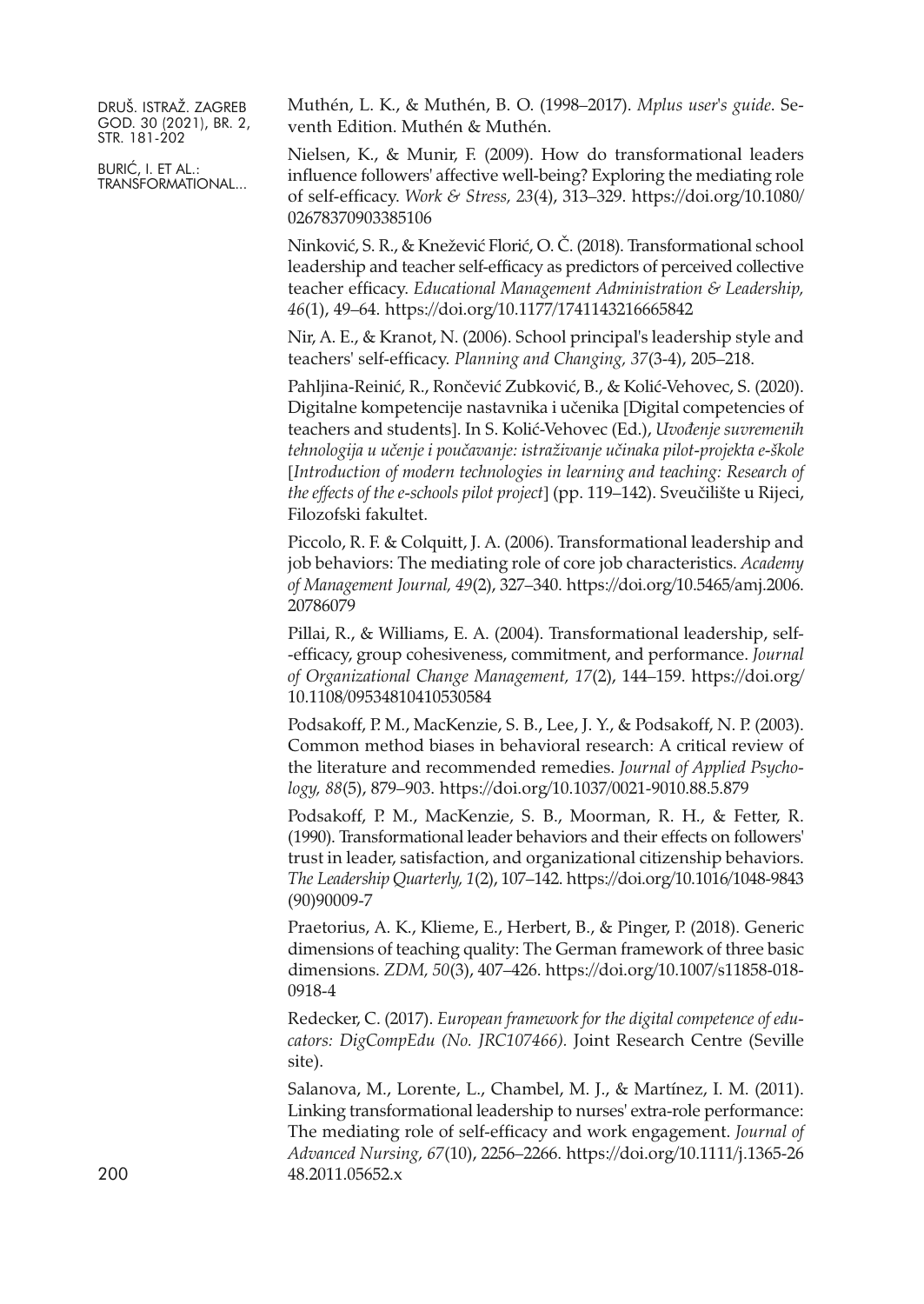BURIĆ, I. ET AL.: TRANSFORMATIONAL... Schiefele, U., & Schaffner, E. (2015). Teacher interests, mastery goals, and self-efficacy as predictors of instructional practices and student motivation. *Contemporary Educational Psychology, 42,* 159–171. [https://doi.](https://doi.org/10.1016/j.cedpsych.2015.06.005) [org/10.1016/j.cedpsych.2015.06.005](https://doi.org/10.1016/j.cedpsych.2015.06.005)

Schwarzer, R., Schmitz, G. S., & Daytner, G. T. (1999). *The teacher self- -efficacy scale.* [On-line publication]. [http://www.fu-berlin.de/gesund/](http://www.fu-berlin.de/gesund/skalen/t_se.htm) [skalen/t\\_se.htm](http://www.fu-berlin.de/gesund/skalen/t_se.htm)

Sun, J., & Leithwood, K. (2012). Transformational school leadership effects on student achievement. *Leadership and Policy in Schools, 11*(4), 418–451. <https://doi.org/10.1080/15700763.2012.681001>

Thomas, L., Tuytens, M., Devos, G., Kelchtermans, G., & Vanderlinde, R. (2018). Transformational school leadership as a key factor for teachers' job attitudes during their first year in the profession. *Educational Management Administration and Leadership, 48*(1), 106–132. <https://doi.org/10.1177/1741143218781064>

Thoonen, E. E., Sleegers, P. J., Oort, F. J., Peetsma, T. T., & Geijsel, F. P. (2011). How to improve teaching practices: The role of teacher motivation, organizational factors, and leadership practices. *Educational Administration Quarterly, 47*(3), 496–536. [https://doi.org/10.1177/00131](https://doi.org/10.1177/0013161X11400185) [61X11400185](https://doi.org/10.1177/0013161X11400185)

Tschannen-Moran, M., & Woolfolk Hoy, A. (2001). Teacher efficacy: Capturing an elusive construct. *Teaching and Teacher Education, 17*(7), 783–805. [https://doi.org/10.1016/S0742-051X\(01\)00036-1](https://doi.org/10.1016/S0742-051X(01)00036-1)

Tschannen-Moran, M., Woolfolk Hoy, A., & Hoy, W. K. (1998). Teacher efficacy: Its meaning and measure. *Review of Educational Research, 68*(2), 202–248. <https://doi.org/10.3102/00346543068002202>

Tschida, C., Hodge, E., & Schmidt, S. (2016). Learning to teach online: Negotiating issues of platform, pedagogy and professional development. In V. Wang (Ed.), *Handbook of research on learning outcomes and opportunities in the digital age* (pp. 664–684). Information Science Reference. <https://doi.org/10.4018/978-1-4666-9577-1.ch029>

Valentine, J. W., & Prater, M. (2011). Instructional, transformational, and managerial leadership and student achievement: High school principals make a difference. *NASSP bulletin, 95*(1), 5–30. [https://doi.](https://doi.org/10.1177/0192636511404062) [org/10.1177/0192636511404062](https://doi.org/10.1177/0192636511404062)

Voogt, J., Fisser, P., Pareja Roblin, N., Tondeur, J., & van Braak, J. (2013). Technological pedagogical content knowledge – a review of the literature. *Journal of Computer Assisted Learning, 29*(2), 109–121. [https://doi.org/](https://doi.org/10.1111/j.1365-2729.2012.00487.x) [10.1111/j.1365-2729.2012.00487.x](https://doi.org/10.1111/j.1365-2729.2012.00487.x)

Yukl, G. (2013). *Leadership in organizations* (8th Edition). Upper Saddle River.

Zee, M., & Koomen, H. M. (2016). Teacher self-efficacy and its effects on classroom processes, student academic adjustment, and teacher well-being: A synthesis of 40 years of research. *Review of Educational Research, 86*(4), 981–1015. <https://doi.org/10.3102/0034654315626801>